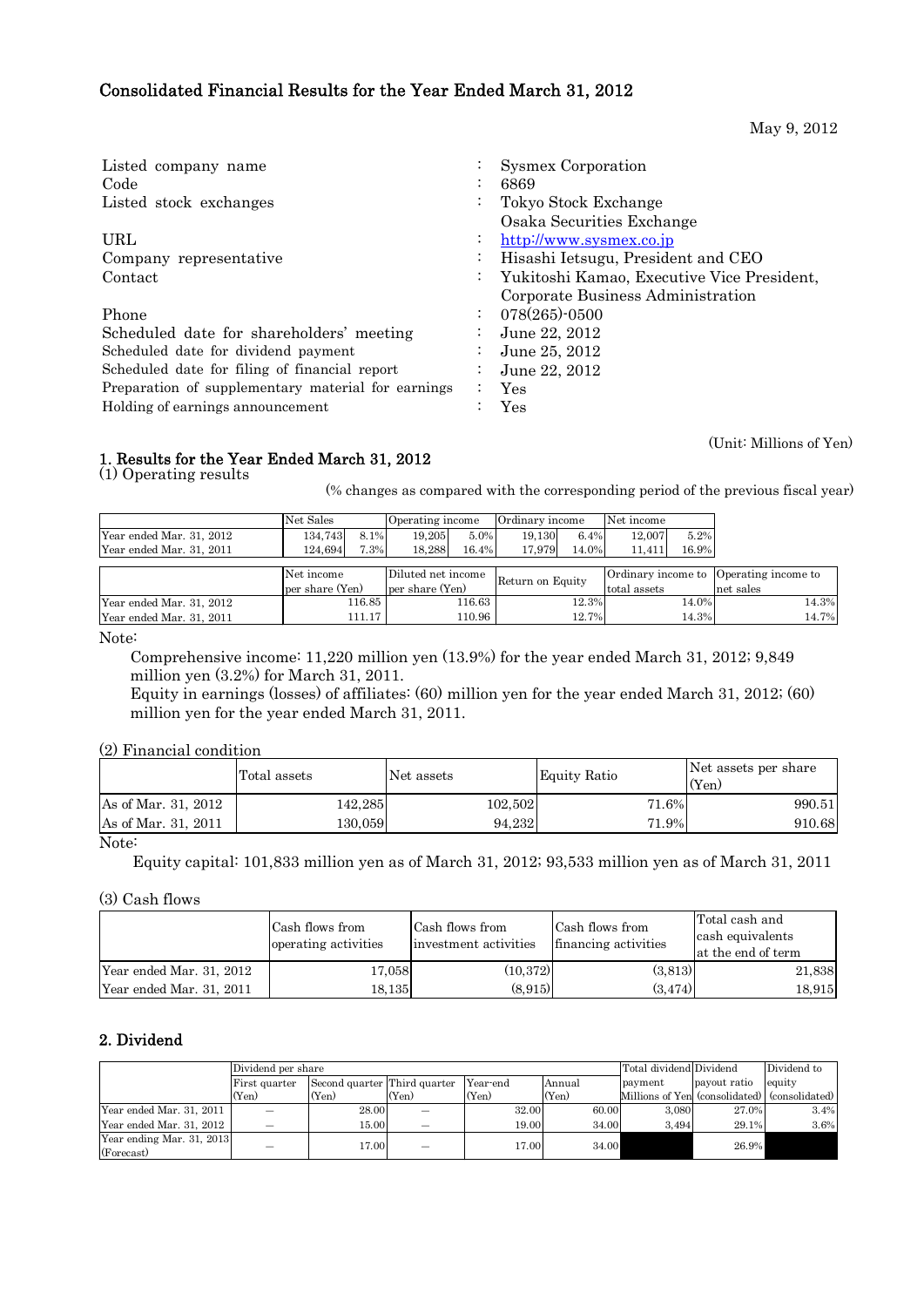# 3. Business Forecast for the Year Ending March 31, 2013

(% changes as compared with the corresponding period of the previous fiscal year)

|                                 | Net Sales |      | Operating income |      | Ordinary income |       | Net income |      | Net income per share<br>(Yen) |
|---------------------------------|-----------|------|------------------|------|-----------------|-------|------------|------|-------------------------------|
| Six months ending Sep. 30, 2012 | 70,000    | 7.3% | 9.800            | 3.8% | 9.800           | 10.5% | 6.200      | 5.8% | 60.31                         |
| Year ending Mar. 31, 2013       | 48,000    | 9.8% | 21,000           | 9.3% | 21,000          | 9.8%  | 13.000     | 8.3% | 126.45                        |

# 4. Other Information

(1) Changes in significant consolidated subsidiaries (which resulted in changes in scope of consolidation): No

- (2) Changes in accounting procedures
	- 1) Changes due to the amendment of accounting methods: Yes
	- 2) Other changes: No
- (3) Number of shares outstanding (Ordinary shares)
	- 1) Number of shares outstanding at the end of each fiscal period (including treasury stock): 103,027,016 shares as of March 31, 2012; 102,923,616 shares as of March 31, 2011
	- 2) Number of treasury stock at the end of each fiscal period:
		- 217,764 shares as of March 31, 2012; 216,616 shares as of March 31, 2011
	- 3) Average number of outstanding stock for each period (cumulative): 102,757,593 shares the year ended March 31, 2012; 102,650,022 shares the year ended March 31, 2011

\*It is under the audit procedure based on the Financial Instruments and Exchange Act at the time of disclosure of this report.

\*The above estimates are based on information available to the company on the date of the report's announcement. Due to unforeseen circumstances, however, actual results may differ from such estimates.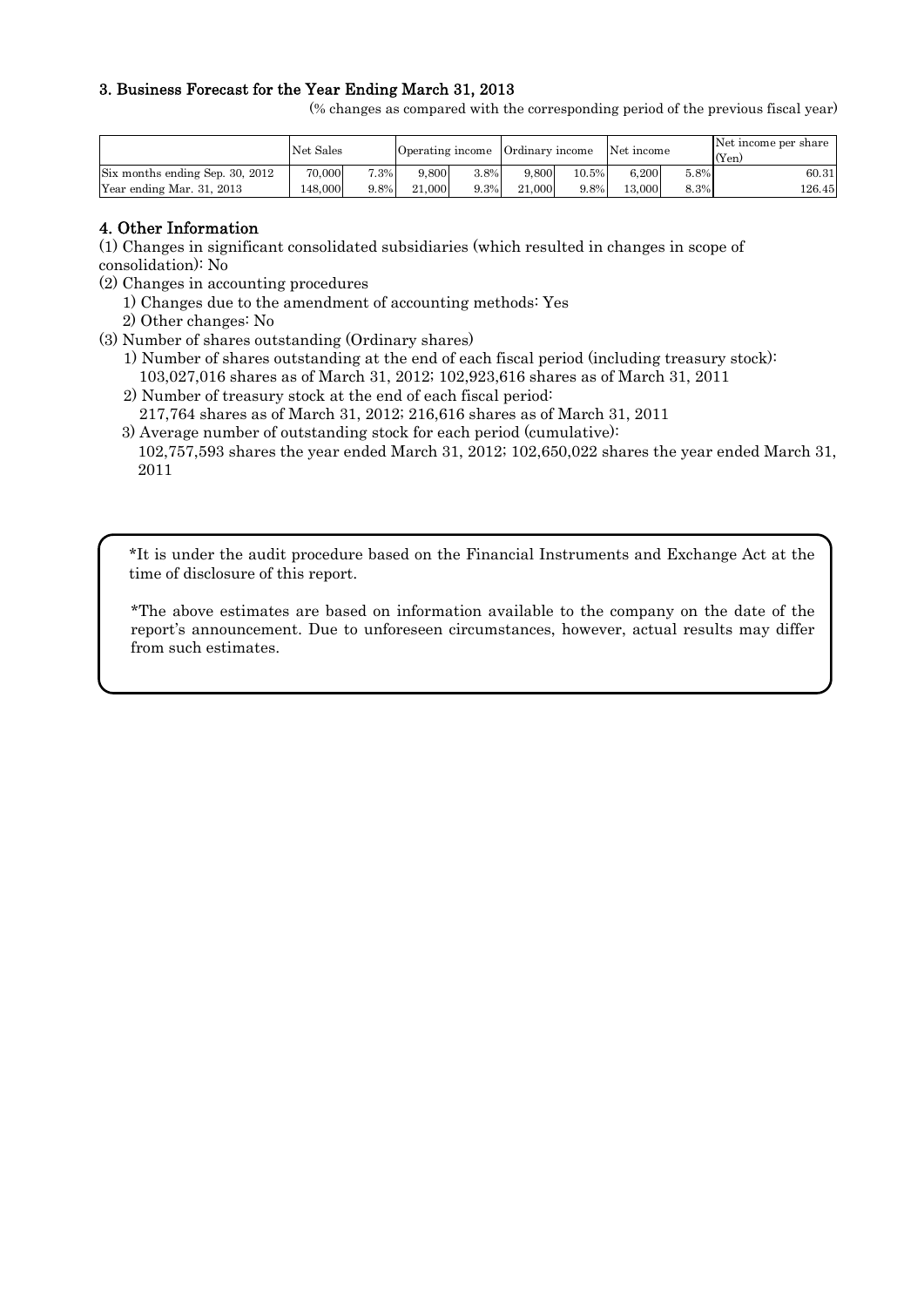#### 1.Financial Performance

#### 1) Performance analysis

During the fiscal year ended March 31, 2012, although the Japanese economy showed signs of recovering from difficult conditions following the Great East Japan Earthquake, rising raw materials prices and historically high rates of ongoing yen appreciation shrouded the future in uncertainty. In Europe and the United States, the economic outlook is less than positive, owing to such factors as the extended financial crisis in Europe, unrest in the Middle East and Africa and rising gasoline prices causing customer confidence to fall. In emerging markets, meanwhile, overall economic expansion remains firm, despite uncertainties stemming from signs of gradual deceleration in China's economic growth and rising consumer prices.

On the healthcare front, earnings and profits at medical institutions in Japan are beginning to improve, prompted by the restructuring of public hospitals and revisions in medical remuneration. In advanced countries in Europe and North America, efforts are underway to reduce healthcare costs and reform medical systems. In the United States, dispute continues about a medical reform bill that aims to reduce the number of people without medical insurance. In China, medical system reform that is underway, including to the medical insurance system, aims to build infrastructures that provide uniform medical services in cities and farming villages throughout the country.

Against this backdrop, in its mainstay hematology field the Sysmex Group launched the new topend XN-Series of multiparameter automated hematology analyzers. The series is designed for sale across all regions, and sales will commence by country, as approved. We added a new factory wing at the Ono Factory (Ono, Hyogo Prefecture) of our reagent production facility, Sysmex International Reagents Co., Ltd., in preparation for anticipated increases in demand in the Japanese market, as well as to manufacture the concentrated reagents used in the XN-Series. In March 2012, the reagent factory commenced production at approximately 1.5 times its previous level.

| <b>Fiscal Years Ended March</b><br>31 |                   | 2011                           |                               | 2012                           | Percentage of                 |                                    |
|---------------------------------------|-------------------|--------------------------------|-------------------------------|--------------------------------|-------------------------------|------------------------------------|
|                                       |                   | Amount<br>(Millions of<br>Yen) | Percentage<br>of Total $(\%)$ | Amount<br>(Millions of<br>Yen) | Percentage<br>of Total $(\%)$ | Previous<br>Year's Figure<br>(0/0) |
|                                       | Japan             | 38,540                         | 30.9                          | 39,735                         | 29.5                          | 103.1                              |
|                                       | Americas          | 26,534                         | 21.3                          | 28,607                         | 21.2                          | 107.8                              |
|                                       | Europe            | 35,414                         | 28.4                          | 37,369                         | 27.8                          | 105.5                              |
|                                       | China             | 15,093                         | 12.1                          | 19,298                         | 14.3                          | 127.9                              |
|                                       | Asia Pacific      | 9,110                          | 7.3                           | 9,733                          | 7.2                           | 106.8                              |
|                                       | Overseas subtotal | 86,153                         | 69.1                          | 95,008                         | 70.5                          | 110.3                              |
|                                       | Total             | 124,694                        | 100.0                         | 134,743                        | 100.0                         | 108.1                              |

Net Sales by Destination

In Japan, management improvements accompanying healthcare reforms resulted in steady capital investment by large-scale medical institutions. This situation and our ongoing efforts to promote solutions led to solid sales, as well as strong performance in terms of receiving major orders. As a result, centering on firm results in our mainstay hematology field, we posted sales in Japan of ¥39,735 million, up 3.1% from the previous fiscal year.

In overseas markets, we made steady progress in the strengthening of sales and support structures and the provision of solutions. As a result, sales moved steadily upward on a local currency basis due to increased sales of instruments and diagnostic reagents. Consequently, despite major yen appreciation the Group's overseas sales were ¥95,008 million, up 10.3% year on year. The overseas sales ratio was 70.5%, up 1.4 percentage points from the same period of the previous fiscal year.

As a result, during the year the Group recorded consolidated net sales of ¥134,743 million, up 8.1%. Operating income rose 5.0%, to ¥19,205 million, ordinary income grew 6.4%, to ¥19,130 million, and net income increased 5.2%, to ¥12,007 million.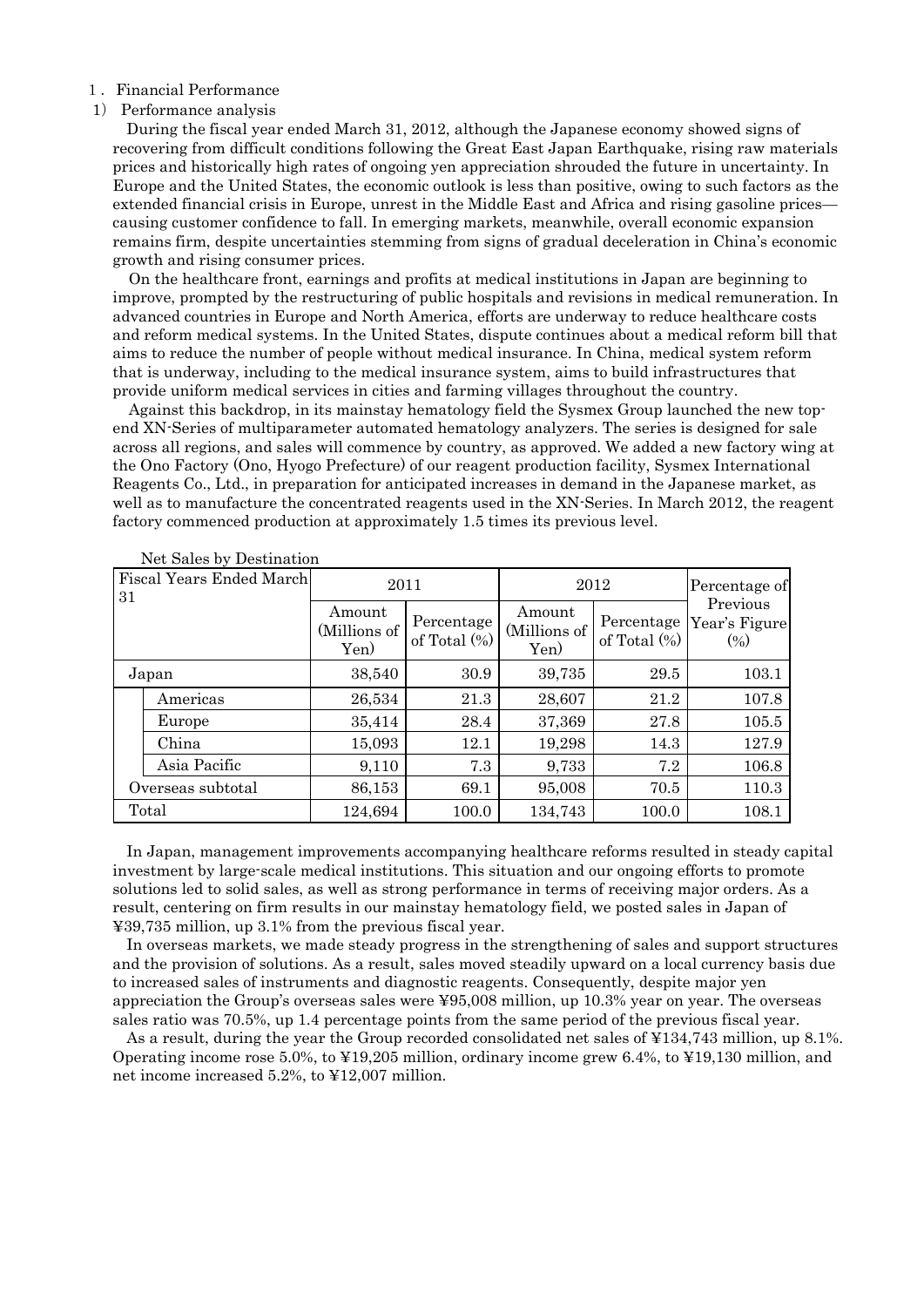#### Performance by segment

#### (1) Japan

Sales remained robust in the hematology testing field, our main business domain, owing to our perseverance in presenting solutions to customers paid off in the form of an increase in large orders. These factors contributed to a 4.7% rise in sales compared with the corresponding period of the preceding fiscal year, to ¥43,690 million.

Despite the negative effects on income of yen appreciation, we posted operating income of ¥8,683 million, up 27.4% year on year. This rise was the result of robust domestic sales and an increase in gross profits owing to the expansion of export sales to Group companies, including the impact of a revision in intragroup transaction prices.

#### (2) Americas

In the United States, sales grew as a result of our focus on developing direct sales and support networks, as well as our success in promoting solutions that meet customer needs, which generated strong sales to integrated healthcare networks (IHNs) and the U.S. Veterans Integrated Service Network (VISN). Meanwhile, sales were favorable in Central and South America, centering on bids won in Brazil and Mexico. Despite the negative effects of yen appreciation, sales in the Americas rose 5.4%, to ¥26,855 million.

In addition to yen appreciation, cost of sales rose as the result of a revision in intragroup transaction prices, and selling, general and administrative expenses increased, stemming from efforts to reinforce our sales and support operations. Consequently, operating income fell 11.6%, to ¥2,872 million.

## (3) Europe

In addition to enhancing our direct sales and support activities, we continued in our efforts to propose solutions, resulting in robust sales centered in the hematology field. As a result, sales in Europe were up 4.9% year on year, to ¥37,031 million.

The effects of higher sales compensated for an increase in selling, general and administrative expenses to enhance our sales and support structure, prompting operating income to rise 18.2%, to ¥5,379 million.

#### (4) China

In China, sales surged 27.9%, to ¥19,298 million. Behind these solid results were substantially higher sales of instruments and diagnostic reagents in the hematology, hemostasis and urinalysis fields, as well as increased sales of instruments in the clinical chemistry field.

Operating income fell 1.7%, to ¥2,369 million, owing to such factors as higher cost of sales resulting from a revision in intragroup transaction prices.

#### (5) Asia Pacific

Sales were up sharply in India, centering on the hematology field, and sales were firm in Indonesia and Australia. For the region, sales were up 10.7% year on year, to ¥7,868 million. Owing to the higher cost of sales resulting from a revision in intragroup transaction prices and an increase in selling, general and administrative expenses to enhance our sales and support structure, operating income fell 55.8%, to ¥329 million.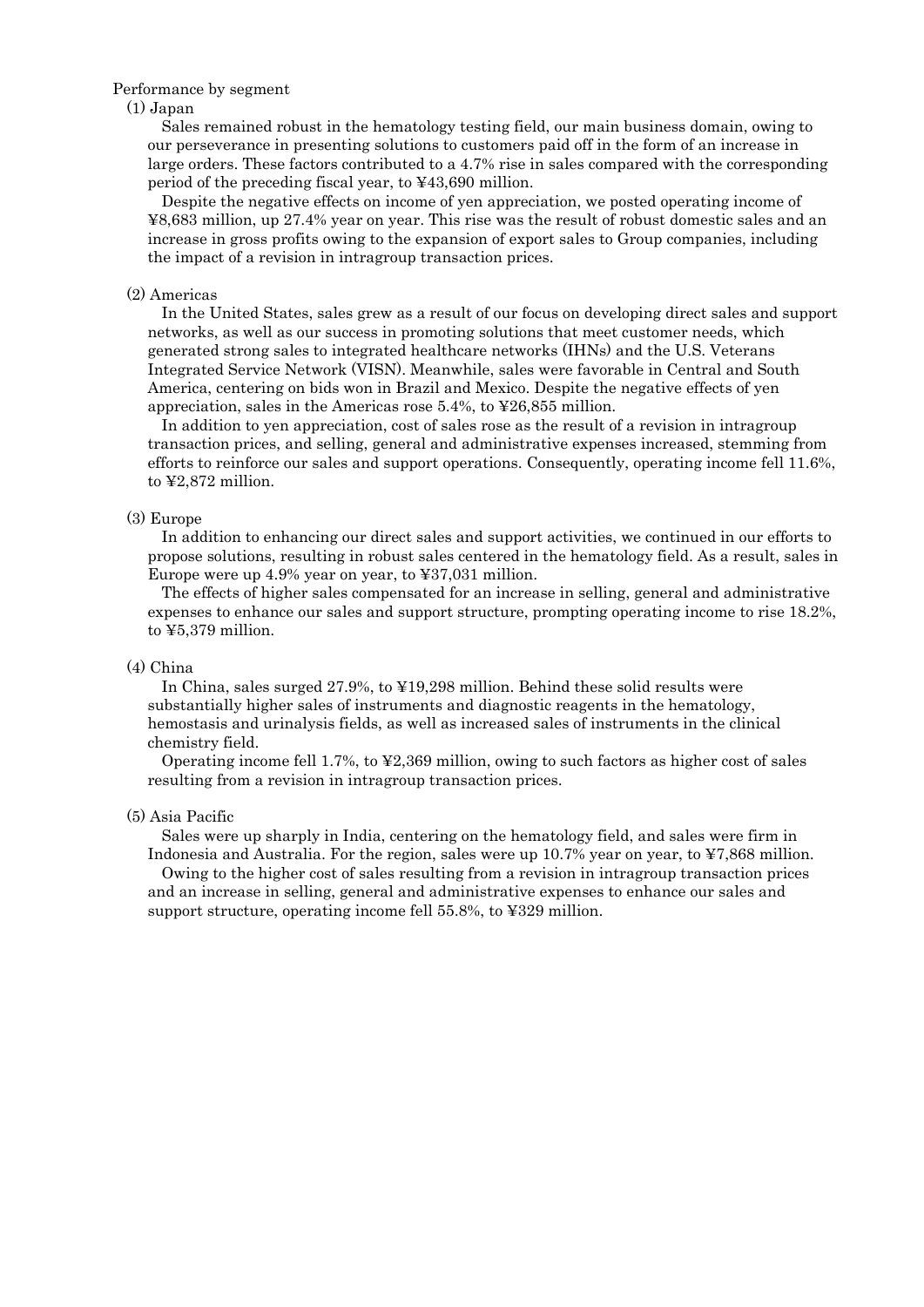| Forecast for the fiscal years ending March 31 |         |         |                       | unit∶ million yen)             |
|-----------------------------------------------|---------|---------|-----------------------|--------------------------------|
|                                               | 2013    | 2012    | Increase/<br>decrease | Increase/<br>decrease<br>ratio |
| Sales                                         | 148,000 | 134,743 | 13,256                | $9.8\%$                        |
| Operating<br>income                           | 21,000  | 19,205  | 1,794                 | 9.3%                           |
| Ordinary<br>income                            | 21,000  | 19,130  | 1,869                 | 9.8%                           |
| Net income                                    | 13,000  | 12,007  | 992                   | 8.3%                           |

Our forecast for the fiscal year ending March 31, 2013, takes into account ongoing growth in China and other emerging markets, as well as the expectation of economic recovery in Japan now that yen appreciation appears to have abated somewhat and helped by post-earthquake reconstruction demand. In addition, the U.S. economy has begun showing sights of a partial recovery. Factors such as these suggest a gradual improvement from global economic stagnation. It is difficult, nevertheless, to be optimistic about global economic movements, owing to such uncertainties as the potential recurrence of financial crises in Europe.

Looking at the healthcare environment, however, demand for clinical testing is expected to remain firm, owing to graying populations in Japan and other developed countries in Europe and North America, the expansion of preventive medicine, and continued investments in healthcare infrastructure among emerging markets.

Against this backdrop, as a distinctive global company in the healthcare testing sector, the Sysmex Group, guided by the three core growth strategies of "Leading Hematology," "Leading in Emerging Markets," and "Innovating Life Science," will promote the solution business in a way that meets regional characteristics, build up our product portfolio, and expand sales and support networks in the five geographic areas of Japan, the Americas, Europe, China, and Asia Pacific. Through supply chain improvements, we will continue striving to enhance our profit structure by reducing our cost of sales ratio and cutting selling, general and administrative expenses.

For the upcoming fiscal year, we anticipate net sales of ¥148,000 million (up 9.8% year on year), operating income of ¥21,000 million (up 9.3%), ordinary income of ¥21,000 million (up 9.8%) and net income of ¥13,000 million (up 8.3%). Our assumptions for annual average interest rates are US\$1=¥80 and  $\epsilon$ 1 = ¥105.

#### 2) Financial conditions analysis

(1) Assets, liabilities and net assets

As of March 31, 2012, total assets amounted to ¥142,285 million, up ¥12,225 million from the end of the previous fiscal year. Major factors included a ¥2,411 million increase in cash and deposits, a rise of ¥4,154 million in trade notes and accounts receivable, a ¥2,205 million increase in merchandise and finished goods and a ¥1,504 million expansion in buildings and structures.

Meanwhile, total liabilities were up ¥3,954 million, to ¥39,782 million. The main reasons for this rise were increases of ¥601 million in trade notes and accounts payable and, under other current liabilities, a ¥1,735 million expansion in accrued payables and a ¥969 million growth in advance receipts.

Total net assets came to ¥102,502 million at the end of the year, up ¥8,270 million. The principal reason for this rise was a ¥8,822 million increase in retained earnings. The equity ratio as of March 31, 2012, was 71.6%, down 0.3 percentage point from the 71. 9% recorded at the end of the previous fiscal year.

#### (2) Cash flows

As of March 31, 2012, cash and cash equivalents amounted to  $\yen$ 21,838 million, up  $\yen$ 2,922 million from March 31, 2011. Cash flows from various activities are described in more detail below.

#### (Operating cash flow)

Net cash provided by operating activities was ¥17,058 million, down ¥1,076 million. As principal factors, income before income taxes provided ¥18,958 million, ¥1,203 million more than during the preceding year, and depreciation and amortization provided  $\text{\textless}7,031$  million,  $\text{\textless}159$  million more than in the preceding year. However, uses of cash included a  $\frac{4}{4}754$  million increase in trade notes and accounts receivable, ¥2,285 million more than in the preceding year, and income taxes paid used ¥6,702 million, up ¥950 million.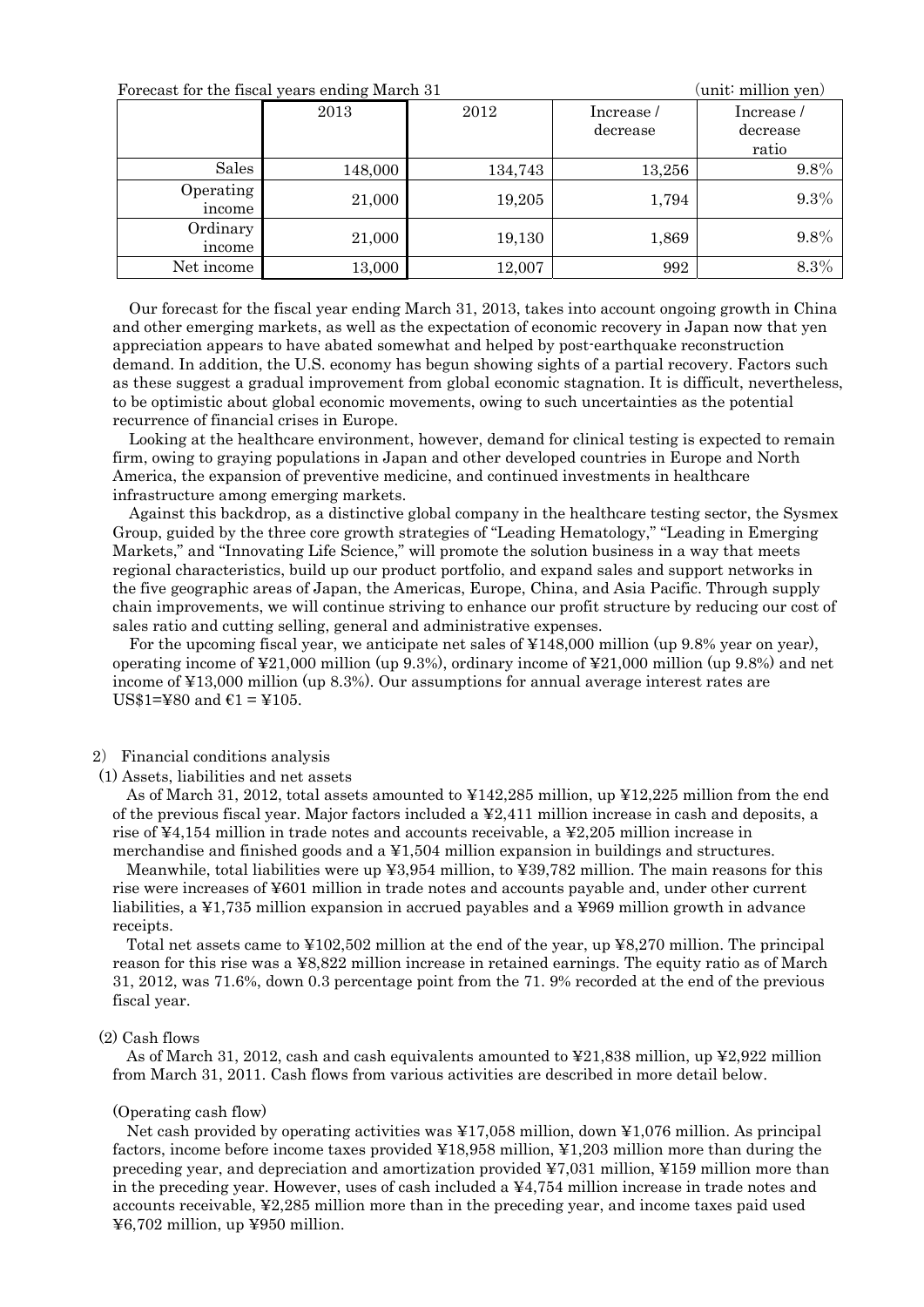#### (Investing cash flow)

Net cash used in investing activities was ¥10,372 million, ¥1,456 million more than in the preceding fiscal year. The main use of cash was purchases of property, plant and equipment, which used ¥6,732 million, ¥958 million more than in the previous year. In addition, payments for transfer of business used ¥1,900 million.

#### (Financing cash flow)

Net cash used in financing activities amounted to ¥3,813 million, ¥338 million more than was used in these activities in the previous year. Major uses of cash included cash dividends paid of ¥3,184 million, ¥158 million more than in the previous year; ¥576 million in repayments of lease obligations, down ¥453 million; and a net decrease in short-term notes payable of ¥283 million, compared with an increase of ¥284 million in the previous year.

#### Cash Flow Indices

| Fiscal Years Ended March 31                         | 2008  | 2009  | 2010  | 2011  | 2012  |
|-----------------------------------------------------|-------|-------|-------|-------|-------|
| Equity ratio $(\%)$                                 | 72.2  | 66.8  | 71.5  | 71.9  | 71.6  |
| Equity ratio at market price $(\%)$                 | 169.1 | 135.8 | 233.2 | 232.8 | 241.8 |
| Interest-bearing debt to cash flow<br>ratio (years) | 0.1   | 0.8   | 0.1   | 0.1   | 0.1   |
| Interest coverage ratio (times)                     | 621.4 | 31.2  | 100.5 | 200.0 | 340.3 |

Notes:

Equity ratio  $=$  shareholders' equity / total assets

Equity ratio at market price = aggregate market value of shares / total assets

Interest-bearing debt to cash flow ratio = balance of interest-bearing liabilities / cash flows from operating activities

Interest coverage ratio = cash flows from operating activities / interest payments

- 1. Indices are calculated using consolidated financial figures.
- 2. The total market value of shares is calculated as the share price at the end of the fiscal year times the total number of shares outstanding at that date.
- 3. Cash flows from operating activities corresponds to net cash provided by operating activities in the Consolidated Statements of Cash Flows.
- 4. The balance of interest-bearing liabilities corresponds to interest-bearing liabilities included in the Consolidated Balance Sheets.
- 5. Interest payments corresponds the amount of interest paid, as indicated in the Consolidated Statements of Cash Flows.
- 3)Basic policy on distribution of profit and dividends for the fiscal years to March 31, 2012 and 2013 We aim to maintain a proper balance between internal reserves for R&D and capital expenditure,

which are designed to sustain steady high growth, and returns to our shareholders as our earning power increases. In terms of returns to shareholders, we intend to provide a stable dividend on a continuous basis and aim for a consolidated payout ratio of 20% under our basic policy of sharing the successes of our operations in line with business performance.

True to this policy, we intend to raise the subject at 45th Ordinary General Meeting of Shareholders to produce a year-end dividend for  $\angle 19$ . Accordingly, annual total dividends will be  $\angle 34$ per share, and the consolidated payout ratio will be 29.1%. Taking into account the stock split conducted on April 1, 2011, this amounts to an effective increase of  $\overline{4}4$  per share from the  $\overline{4}60$  paid for the fiscal year ended March 31, 2011.

We will retain our commitment in order to continue our effort to meet our shareholders' expectation.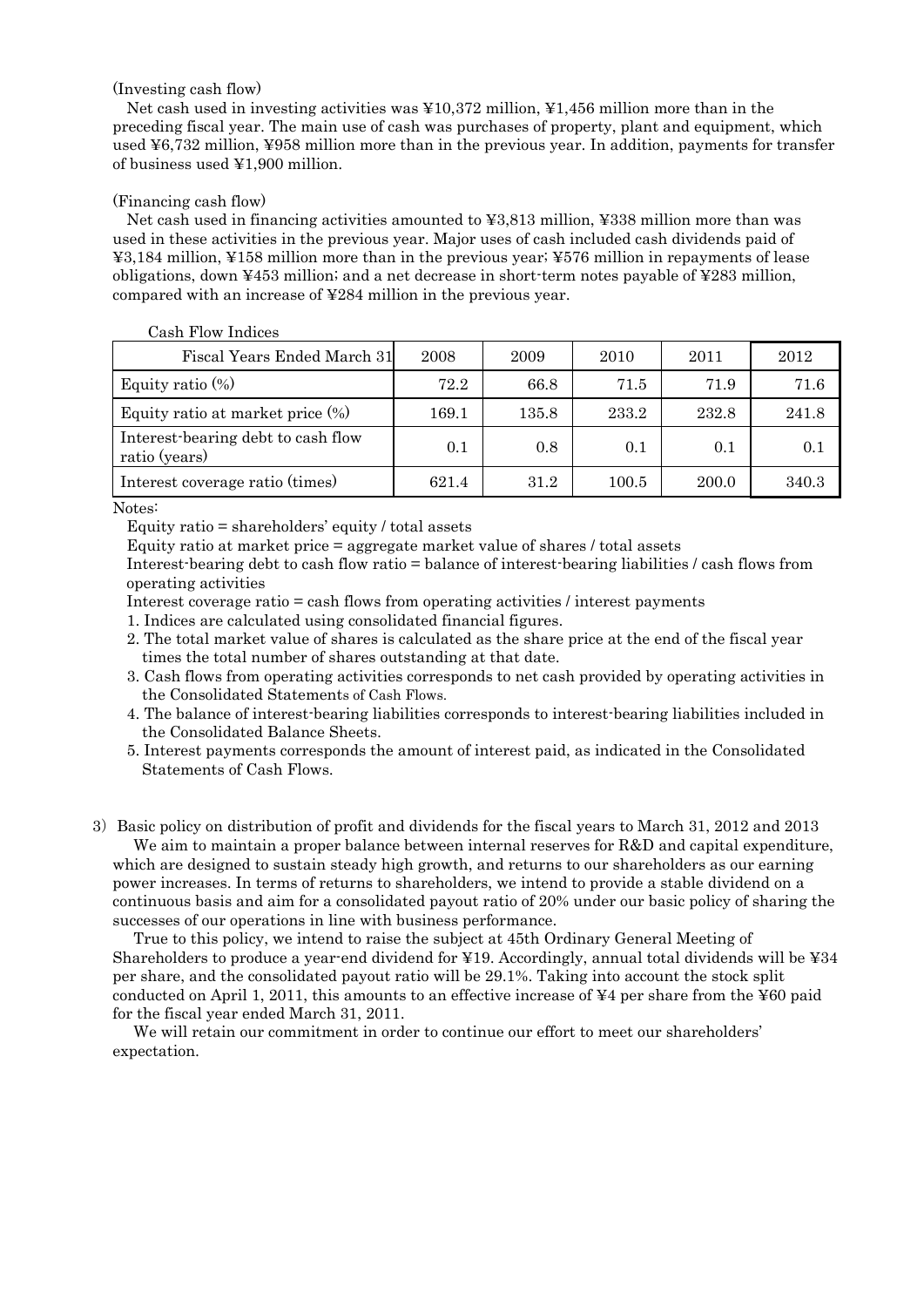# 2.Corporate philosophy and strategy

# 1)Corporate philosophy

We have established the Sysmex Way, corporate philosophy on April 1<sup>st</sup> 2007. Sysmex way is success from our "Three confidence" which is nominated since our foundation. In addition, in accordance with the Sysmex Way we have established "Our Core Behaviors" which states our promise to our diversity of stakeholders.

|           | <b>Sysmex Way</b>                                                                                     |  |  |  |  |  |  |
|-----------|-------------------------------------------------------------------------------------------------------|--|--|--|--|--|--|
| (Mission) | Shaping the advancement of healthcare.                                                                |  |  |  |  |  |  |
| (Value)   | We continue to create unique and innovative values,<br>while building trust and confidence.           |  |  |  |  |  |  |
| [Mind]    | With passion and flexibility,<br>we demonstrate our individual competence and unsurpassed<br>teamwork |  |  |  |  |  |  |

We are heading for social confidence in accordance with Sysmex Way.

# 2) Target in mid-term plan

We aim to achieve our consolidated net sales of ¥175.0 billion and operating income of ¥26.5 billion in the year ending March 31, 2014, the final year of the plan.

# 3) Mid-term strategy and objectives

As a distinctive global company in the healthcare testing market, the Sysmex Group will develop its business in accordance with three core strategies: Leading Hematology, Leading in Emerging Markets, and Innovating Life Science. As a result, we aim to maintain our high level of Group growth and further enhance profitability.

Our key objectives in promoting these core strategies are outlined below.

① Accelerate Growth in Asia and Other Emerging Markets

High levels of growth are forecast for the emerging markets such as China, South and Southeast Asia and others, and we will reinforce our sales and support networks within these markets and enhance our manufacturing and supply structures. We will tailor our business model to volume zones in high-growth emerging markets by employing financing schemes and introducing comprehensive solutions that package together instruments, reagents, support, IT and other services for multiple testing fields.

② Establish Undisputed Leadership Position and Increase Profitability in Hematology

The hematology testing market constitutes a core field of business for the Sysmex Group. We plan to further solidify our global leadership position in this area by launching a new flagship model, the XN-Series. To meet increasingly sophisticated and diverse testing needs, we will redouble our efforts to offer solutions incorporating communications technologies and support, working proactively to offer new value as the global leader.

③ Accelerate Growth in Non-Hematology Fields\* and Lay the Foundations for Future Expansion

As our second pillar of business, to increase our presence in non-hematology fields, we will take advantage of alliances to develop our business on a global scale and enhance our portfolio of products, thereby accelerating growth. In addition, we will strengthen our base and promote growth in the key nonhematology areas of immunochemistry/clinical chemistry and hemostasis, by reinforcing our business promotion and manufacturing systems.

\* Non-hematology: in-vitro diagnostics fields excluding hematology but including hemostasis, immunochemistry, urinalysis, clinical chemistry and others.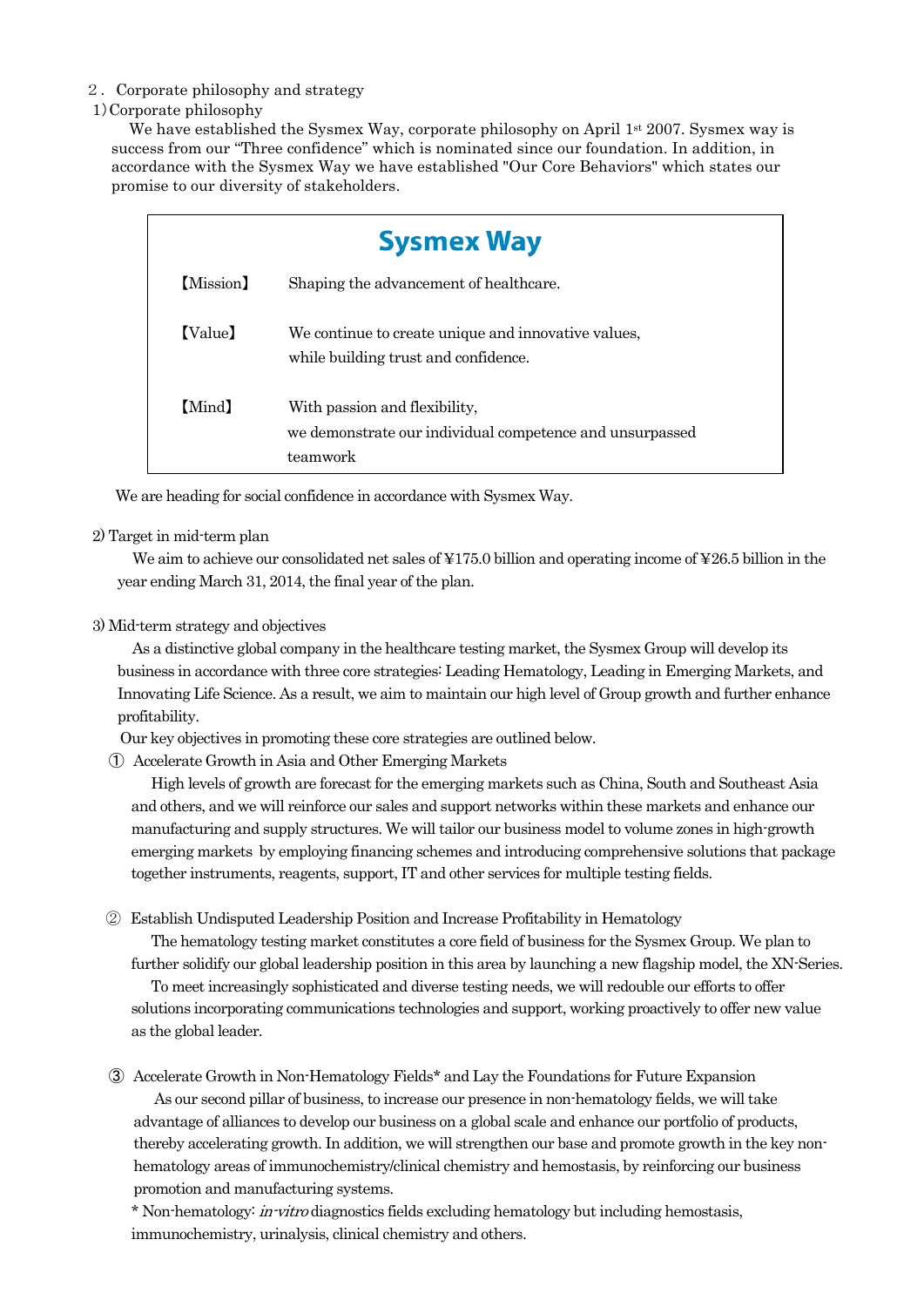# ④ Promote Commercialization of the Life Science Business

In the fiscal year ended March 31, 2009, Sysmex's system for rapid detection of breast cancer lymph node metastasis based on the one-step nucleic acid amplification (OSNA) method became the first of its kind to be covered under the Japanese national health insurance program. Sysmex will continue introducing its system to other key markets around the world in addition to Japan and Europe. In addition, we will introduce in Japan a laboratory testing service for research involving the risk of recurrence of earlystage breast cancer, called C2P Breast, to promote commercialization of the life science business.

⑤ Proactively Leverage M&A and Alliance Opportunities to Expand Our Portfolio of Businesses and Realize discontinuous Growth

We plan to aggressively pursue M&A and alliance opportunities to expand the Group's portfolio of businesses, pushing us beyond the limits of organic growth, and to uncover new areas of business.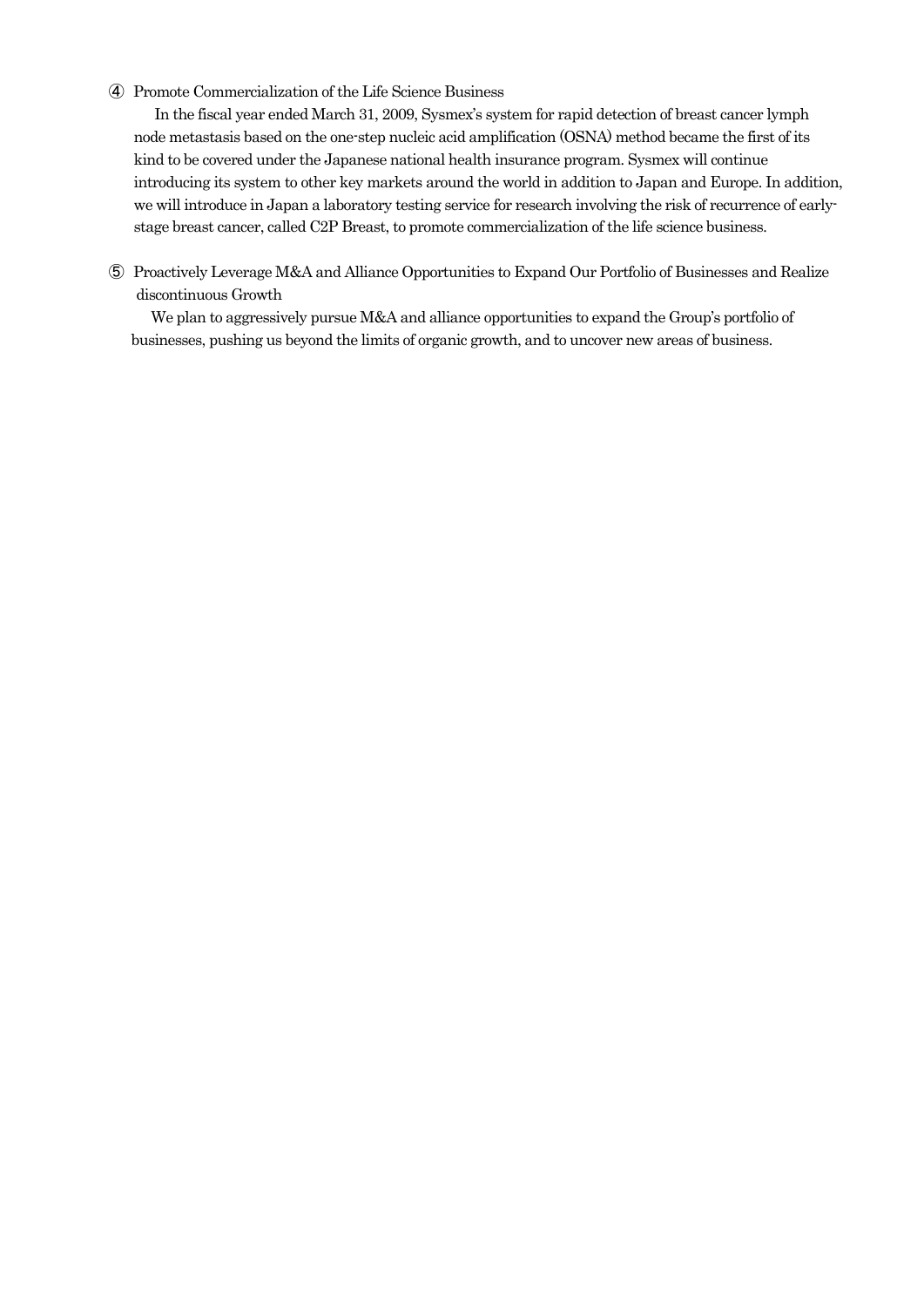# Consolidated Balance Sheets

(Unit: Millions of Yen)

|                                        |                     |          | As of Mar. 31, 2012 |          | Increase       |
|----------------------------------------|---------------------|----------|---------------------|----------|----------------|
|                                        | As of Mar. 31, 2011 |          |                     |          | or<br>Decrease |
| Items                                  | Amount              | $\%$     | Amount              | $\%$     | Amount         |
| (Assets)                               |                     |          |                     |          |                |
| I Current assets                       |                     |          |                     |          |                |
| Cash and deposits                      | 18,950              |          | 21,362              |          | 2,411          |
| Notes and accounts receivable-trade    | 32,063              |          | 36,218              |          | 4,154          |
| Lease investment assets                | 1,762               |          | 2,576               |          | 813            |
| Short-term investment securities       | 178                 |          | 745                 |          | 567            |
| Merchandise and finished goods         | 14,329              |          | 16,534              |          | 2,205          |
| Work in process                        | 1,733               |          | 1,401               |          | (331)          |
| Raw materials and supplies             | 3,748               |          | 3,907               |          | 158            |
| Deferred tax assets                    | 4,925               |          | 5,129               |          | 204            |
| Prepaid expenses                       | 1,054               |          | 1,330               |          | 276            |
| Short-term loans receivable            | $\overline{2}$      |          | 1                   |          | (0)            |
| Others                                 | 1,554               |          | 1,302               |          | (252)          |
| Allowance for doubtful accounts        | (370)               |          | (350)               |          | 20             |
| <b>Total current assets</b>            | 79,931              | 61.5     | 90,160              | 63.4     | 10,228         |
| II Noncurrent assets                   |                     |          |                     |          |                |
| Property, plant and equipment          |                     |          |                     |          |                |
| Buildings and structures               | 25,898              |          | 28,518              |          |                |
| Accumulated depreciation               | (10, 666)           |          | (11, 782)           |          |                |
| Buildings and structures, net          | 15,232              |          | 16,736              |          | 1,504          |
| Machinery, equipment and vehicles      | 6,828               |          | 7,329               |          |                |
| Accumulated depreciation               | (4, 434)            |          | (4,720)             |          |                |
| Machinery, equipment and vehicles, net | 2,393               |          | 2,609               |          | 215            |
| Tools, furniture and fixtures          | 25,316              |          | 27,827              |          |                |
| Accumulated depreciation               | (15, 884)           |          | (17,969)            |          |                |
| Tools, furniture and fixtures, net     | 9,432               |          | 9,857               |          | 425            |
| Land                                   | 7,892               |          | 8,893               |          | 1,001          |
| Lease assets                           | 5,451               |          | 4,442               |          |                |
| Accumulated depreciation               | (4,314)             |          | (3,824)             |          |                |
| Lease assets, net                      | 1,137               |          | 618                 |          | (519)          |
| Construction in progress               | 143                 |          | 1,124               |          | 980            |
| Total Property, plant and equipment    | 36,231              | 27.8     | 39,839              | $28.0\,$ | 3,608          |
| Intangible assets                      |                     |          |                     |          |                |
| Goodwill                               | 1,830               |          | 2,194               |          | 363            |
| Software                               | 4,584               |          | 4,447               |          | (137)          |
| Others                                 | 231                 |          | 262                 |          | 30             |
| Total Intangible assets                | 6,646               | $5.1\,$  | 6,903               | 4.8      | 257            |
| Investments and other assets           |                     |          |                     |          |                |
| Investment securities                  | 3,101               |          | 3,259               |          | 157            |
| Long-term loans receivable             | $\overline{2}$      |          | 14                  |          | 12             |
| Long-term prepaid expenses             | 310                 |          | 318                 |          | 7              |
| Real estate for investment             | 2,106               |          |                     |          | (2,106)        |
| Others                                 | 1,616               |          | 1,704               |          | 88             |
| Deferred tax assets                    | 116                 |          | 87                  |          | (28)           |
| Allowance for doubtful accounts        | (3)                 |          | (3)                 |          |                |
| Total Investments and other assets     | 7,250               | 5.6      | 5,381               | 3.8      | (1,868)        |
| <b>Total Noncurrent assets</b>         | 50,128              | $38.5\,$ | 52,124              | 36.6     | 1,996          |
| Total assets                           | 130,059             | 100.0    | 142,285             | 100.0    | 12,225         |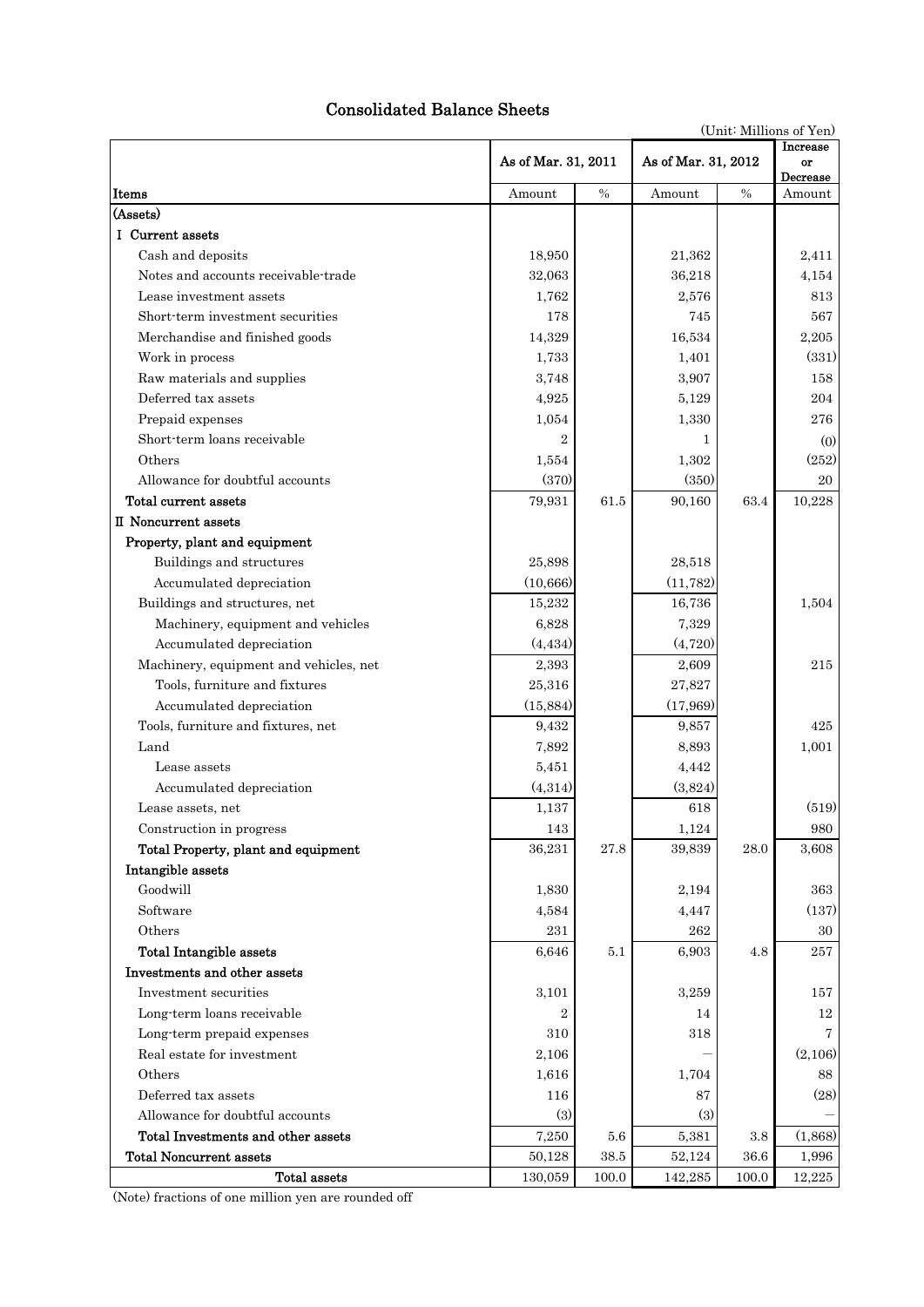|                                                       |                     |               | (OTHE MITHOUS OF THE |               | Increase       |
|-------------------------------------------------------|---------------------|---------------|----------------------|---------------|----------------|
|                                                       | As of Mar. 31, 2011 |               | As of Mar. 31, 2012  |               | or<br>Decrease |
| Items                                                 | Amount              | $\frac{0}{0}$ | Amount               | $\frac{0}{0}$ | Amount         |
| (Liabilities)                                         |                     |               |                      |               |                |
| I Current liabilities                                 |                     |               |                      |               |                |
| Notes and accounts payable-trade                      | 11,574              |               | 12,176               |               | 601            |
| Short-term loans payable                              | 310                 |               | 5                    |               | (305)          |
| Current portion of lease obligations                  | 594                 |               | 252                  |               | (342)          |
| Income taxes payable                                  | 2,728               |               | 2,776                |               | 47             |
| Deferred tax liabilities                              | $\overline{0}$      |               | 0                    |               | $\Omega$       |
| Accrued expenses                                      | 4,156               |               | 4,417                |               | 260            |
| Provision for bonuses                                 | 3,277               |               | 3,622                |               | 345            |
| Provision for directors' bonuses                      | 207                 |               | 248                  |               | 40             |
| Provision for product warranties                      | 128                 |               | 157                  |               | 29             |
| Others                                                | 8,013               |               | 11,070               |               | 3,057          |
| Total current liabilities                             | 30,992              | 23.8          | 34,728               | 24.4          | 3,735          |
| II Noncurrent liabilities                             |                     |               |                      |               |                |
| Long-term loans payable                               | 11                  |               | 4                    |               | (6)            |
| Lease obligations                                     | 551                 |               | 257                  |               | (293)          |
| Deferred tax liabilities                              | 1,454               |               | 1,759                |               | 305            |
| Provision for retirement benefits                     | 751                 |               | 1,263                |               | 511            |
| Provision for directors' retirement benefits          | 160                 |               | 160                  |               |                |
| Others                                                | 1,905               |               | 1,607                |               | (297)          |
| <b>Total Noncurrent liabilities</b>                   | 4,834               | $3.7\,$       | 5,053                | 3.6           | 219            |
| <b>Total liabilities</b>                              | 35,827              | 27.5          | 39,782               | 28.0          | 3,954          |
| (Net assets)                                          |                     |               |                      |               |                |
| I Shareholders' equity                                |                     |               |                      |               |                |
| Capital stock                                         | 9,041               |               | 9,187                |               | 145            |
| Capital surplus                                       | 13,981              |               | 14,127               |               | 145            |
| Retained earnings                                     | 74,662              |               | 83,484               |               | 8,822          |
| Treasury stock                                        | (252)               |               | (255)                |               | (3)            |
| Total shareholders' equity                            | 97,433              | 74.9          | 106,543              | 74.8          | 9,110          |
| II Accumulated other comprehensive income             |                     |               |                      |               |                |
| Valuation difference on available-for-sale securities | 185                 |               | $426\,$              |               | 240            |
| Deferred gains or losses on hedges                    | (13)                |               | (0)                  |               | 13             |
| Foreign currency translation adjustment               | (4,071)             |               | (5,136)              |               | (1,064)        |
| Total accumulated other comprehensive income          | (3,899)             | (3.0)         | (4,709)              | (3.3)         | (810)          |
| III Subscription rights to shares                     | 600                 | 0.5           | 546                  | 0.4           | (53)           |
| <b>IV Minority interests</b>                          | 98                  | 0.1           | 122                  | 0.1           | 23             |
| Total net assets                                      | 94,232              | $72.5\,$      | 102,502              | 72.0          | 8,270          |
| Total liabilities and net assets                      | 130,059             | 100.0         | 142,285              | 100.0         | 12,225         |

(Unit: Millions of Yen)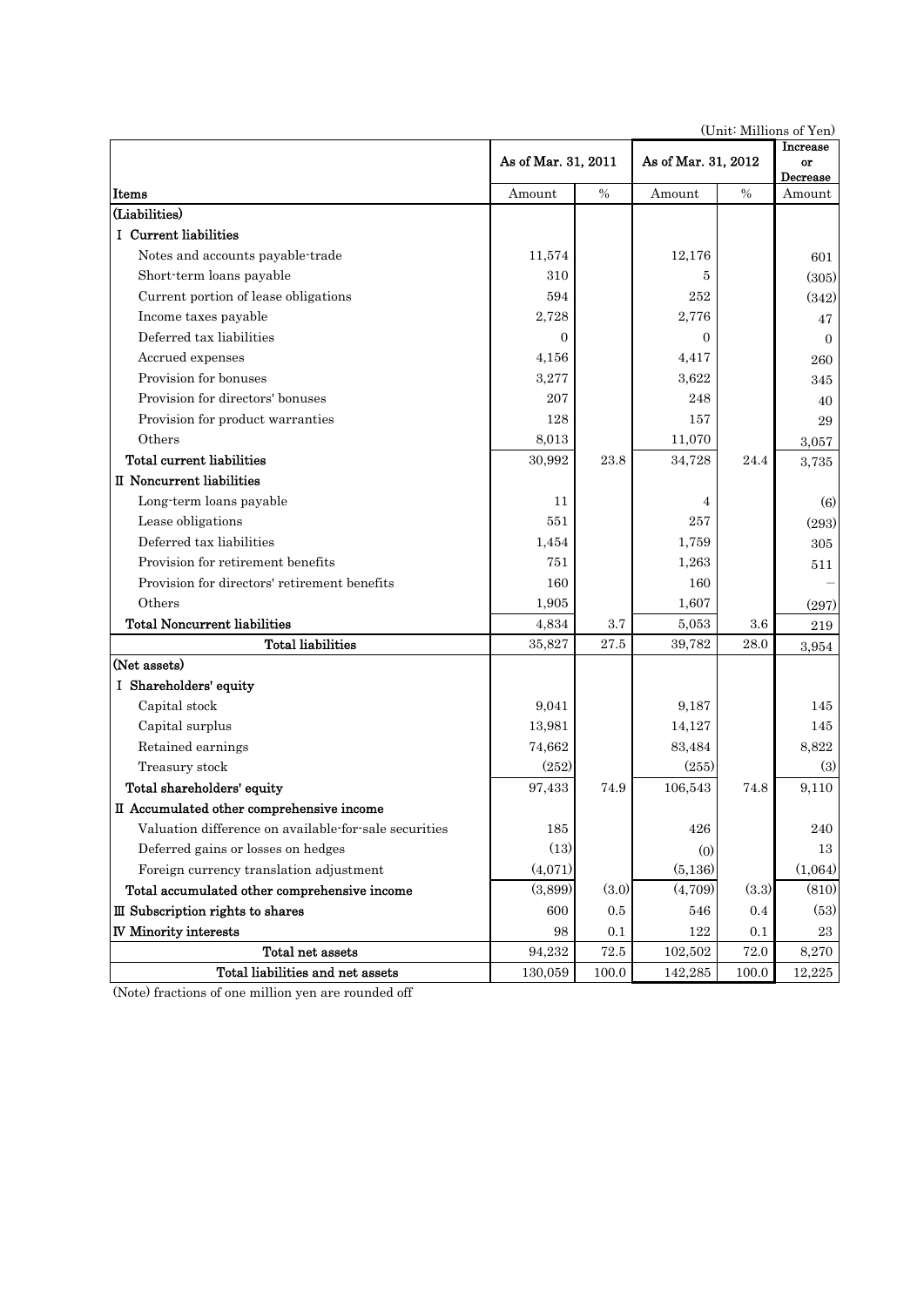# Consolidated Statements of Income

|                                                                                        |                             |         | (Unit: Millions of Yen)     |                            |                |
|----------------------------------------------------------------------------------------|-----------------------------|---------|-----------------------------|----------------------------|----------------|
|                                                                                        | Year ended<br>Mar. 31, 2011 |         | Year ended<br>Mar. 31, 2012 | Increase<br>or<br>Decrease |                |
| Items                                                                                  | Amount                      | $\%$    | Amount                      | $\%$                       | Amount         |
| I Net sales                                                                            | 124,694                     | 100.0   | 134,743                     | $100.0\,$                  | 10,049         |
| II Cost of sales                                                                       | 46,389                      | 37.2    | 51,652                      | 38.3                       | 5,262          |
| Gross profit                                                                           | 78,304                      | 62.8    | 83,091                      | 61.7                       | 4,786          |
| III Selling, general and administrative expenses                                       | 60,015                      | 48.1    | 63,885                      | 47.4                       | 3,869          |
| Operating income                                                                       | 18,288                      | 14.7    | 19,205                      | 14.3                       | 916            |
| <b>IV</b> Non-operating income                                                         |                             |         |                             |                            |                |
| Interest income                                                                        | 125                         |         | 139                         |                            | 13             |
| Dividends income                                                                       | 55                          |         | 56                          |                            | $\mathbf{1}$   |
| Income from investment real estate                                                     | 390                         |         | 211                         |                            | (179)          |
| Income from business collaboration agreement                                           | 214                         |         |                             |                            | (214)          |
| Subsidy income                                                                         | 109                         |         | 69                          |                            | (39)           |
| Others                                                                                 | 194                         |         | 187                         |                            | (6)            |
| Total non-operating income                                                             | 1,089                       | 0.8     | 664                         | 0.5                        | (424)          |
| V Non-operating expenses                                                               |                             |         |                             |                            |                |
| Interest expense                                                                       | 97                          |         | 95                          |                            | (1)            |
| Sales discounts                                                                        | 30                          |         | 33                          |                            | 3              |
| Maintenance cost of investment real estate                                             | 152                         |         | 49                          |                            | (102)          |
| Equity in losses of affiliates                                                         | 60                          |         | 60                          |                            |                |
| Foreign exchange losses                                                                | 885                         |         | 403                         |                            | (482)          |
| Others                                                                                 | 172                         |         | 96                          |                            | (76)           |
| Total non-operating expenses                                                           | 1,398                       | 1.1     | 739                         | 0.6                        | (658)          |
| Ordinary income                                                                        | 17,979                      | 14.4    | 19,130                      | 14.2                       | 1,150          |
| VI Extraordinary profits                                                               |                             |         |                             |                            |                |
| Gain on sales of noncurrent assets                                                     | 33                          |         | 13                          |                            | (20)           |
| Gain on sales of investment securities                                                 |                             |         | 1                           |                            | $\mathbf{1}$   |
| Gain on sales of memberships                                                           |                             |         | 0                           |                            | $\overline{0}$ |
| Reversal of allowance for doubtful accounts                                            | 64                          |         |                             |                            | (64)           |
| Gain on reversal of subscription rights to shares                                      | 3                           |         | $\boldsymbol{2}$            |                            | (0)            |
| Total extraordinary profits                                                            | 101                         | 0.1     | 18                          | 0.0                        | (83)           |
| <b>VII Extraordinary loss</b>                                                          |                             |         |                             |                            |                |
| Loss on sales and retirement of noncurrent assets                                      | 97                          |         | 176                         |                            | 79             |
| Loss on valuation of investment securities                                             | 41                          |         |                             |                            | (41)           |
| Loss on valuation of membership                                                        |                             |         | 13                          |                            | 13             |
| Loss on adjustment for changes of accounting standard for asset retirement obligations | 187                         |         |                             |                            | (187)          |
| Total extraordinary loss                                                               | 326                         | $0.3\,$ | 190                         | 0.1                        | (135)          |
| Income before income taxes and minority interest                                       | 17,755                      | 14.2    | 18,958                      | 14.1                       | 1,203          |
| Income taxes-current                                                                   | 5,861                       |         | 6,890                       |                            | 1,029          |
| Income taxes-deferred                                                                  | 451                         |         | 37                          |                            | (413)          |
| Total income taxes                                                                     | 6,312                       | 5.0     | 6,928                       | 5.2                        | 616            |
| Income before minority interests                                                       | 11,443                      | 9.2     | 12,030                      | 8.9                        | 587            |
| Minority interest                                                                      | 31                          | 0.0     | 23                          | 0.0                        | (8)            |
| Net income                                                                             | 11,411                      | 9.2     | 12,007                      | 8.9                        | 595            |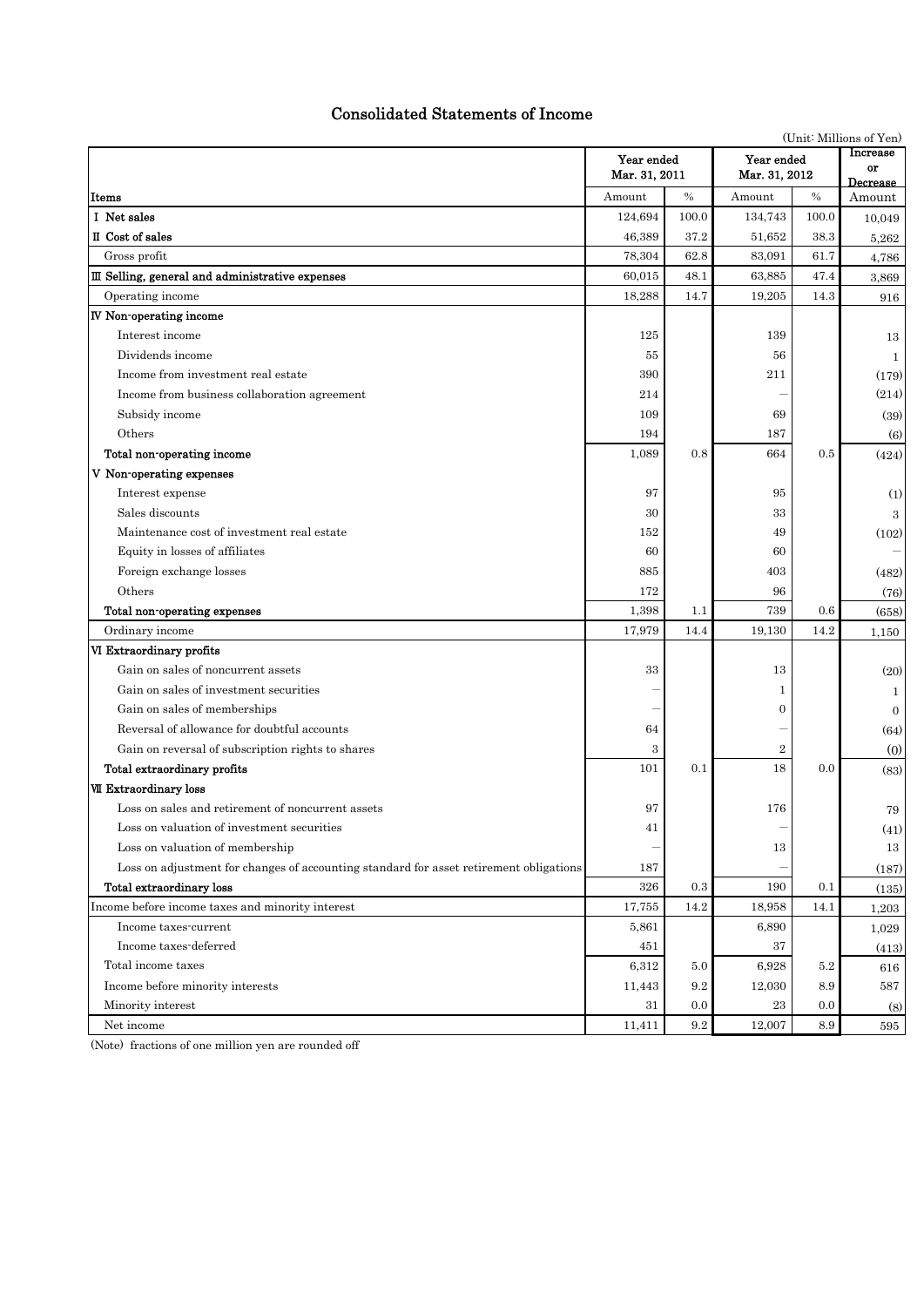# Consolidated Statements of Comprehensive Income

|                                                           |                             | (Unit: Millions of Yen)     |
|-----------------------------------------------------------|-----------------------------|-----------------------------|
| lItems                                                    | Year ended<br>Mar. 31, 2011 | Year ended<br>Mar. 31, 2012 |
| Income before minority interests                          | 11,443                      | 12,030                      |
| Other comprehensive income                                |                             |                             |
| Valuation difference on available-for-sale securities     | (85)                        | 240                         |
| Deferred gains or losses on hedges                        | (0)                         | 13                          |
| Foreign currency translation adjustment                   | (1,508)                     | (1,063)                     |
| Total other comprehensive income                          | (1,593)                     | (809)                       |
| Comprehensive income                                      | 9,849                       | 11,220                      |
| Comprehensive income attributable to owners of the parent | 9.815                       | 11,197                      |
| Comprehensive income attributable to minority interests   | 34                          | 23                          |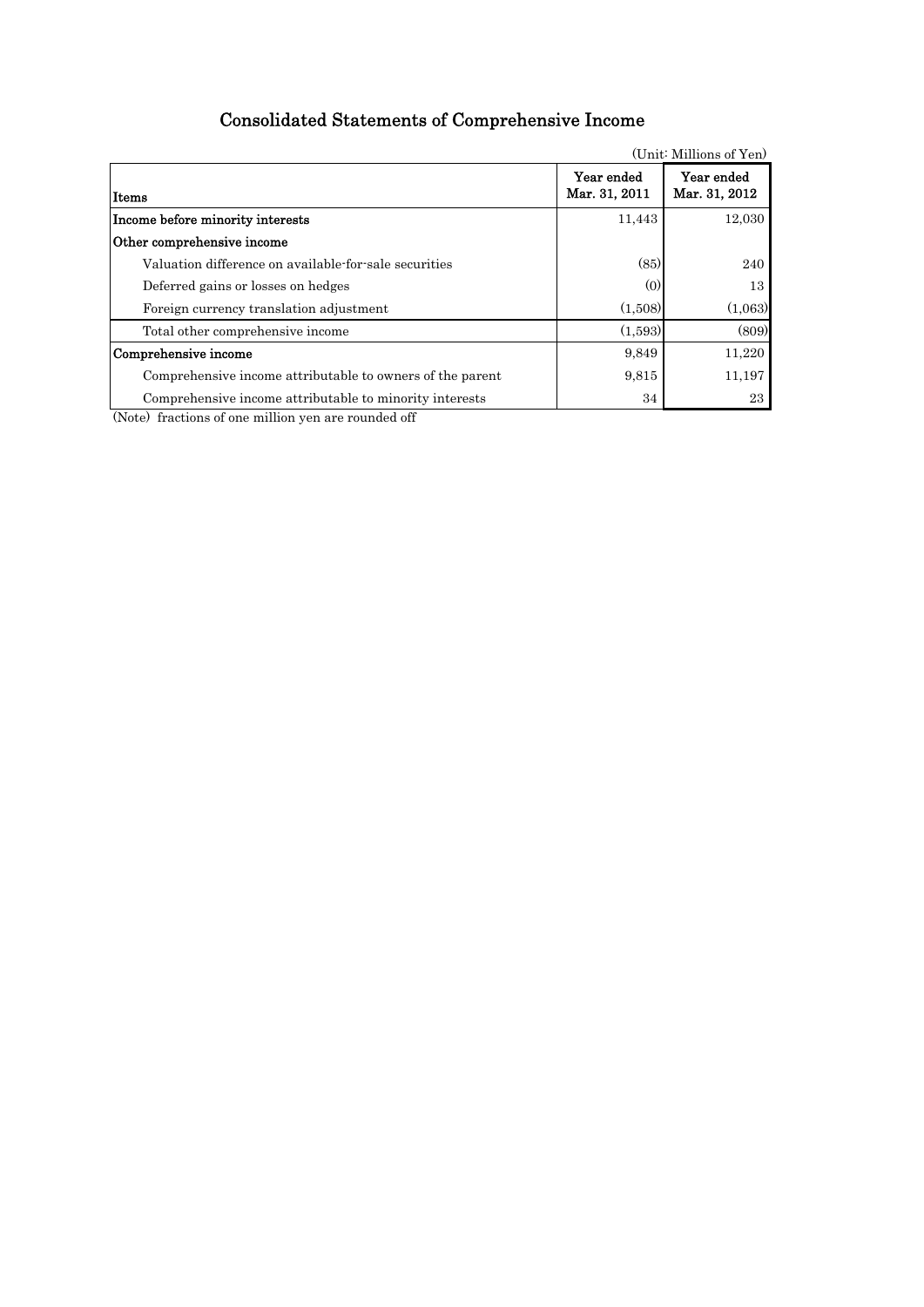# Consolidated Statements of Changes in Net Assets

#### Year ended March 31,2011

| real ended march 31,2011                                            |                      |                 |                                  |          | (Unit: Millions of Yen)          |  |  |
|---------------------------------------------------------------------|----------------------|-----------------|----------------------------------|----------|----------------------------------|--|--|
|                                                                     | Shareholders' equity |                 |                                  |          |                                  |  |  |
|                                                                     | Capital stock        | Capital surplus | Retained earnings Treasury stock |          | Total<br>shareholders'<br>equity |  |  |
| Balance at beginning of term                                        | 8,824                | 13,763          | 66,276                           | (204)    | 88,660                           |  |  |
| Changes of items during the period                                  |                      |                 |                                  |          |                                  |  |  |
| Issuance of new shares-exercise of subscription<br>rights to shares | 216                  | 216             |                                  |          | 433                              |  |  |
| Dividends from surplus                                              |                      |                 | (3,026)                          |          | (3,026)                          |  |  |
| Net income                                                          |                      |                 | 11,411                           |          | 11,411                           |  |  |
| Purchase of treasury stock                                          |                      |                 |                                  | (48)     | (48)                             |  |  |
| Disposal of treasury stock                                          |                      | $\Omega$        |                                  | $\Omega$ | $\mathbf{1}$                     |  |  |
| Net changes of items other than<br>shareholders' equity             |                      |                 |                                  |          |                                  |  |  |
| Total changes of items during the period                            | 216                  | 217             | 8,385                            | (47)     | 8,772                            |  |  |
| Balance at end of term                                              | 9,041                | 13,981          | 74,662                           | (252)    | 97,433                           |  |  |

|                                                                     |                                                                | Accumulated other comprehensive income |                                               |                                                                    |                  |                   |                  |
|---------------------------------------------------------------------|----------------------------------------------------------------|----------------------------------------|-----------------------------------------------|--------------------------------------------------------------------|------------------|-------------------|------------------|
|                                                                     | Valuation<br>difference on<br>available-for-sale<br>securities | Deferred gains or<br>losses on hedges  | Foreign currency<br>translation<br>adjustment | Total accumulated Subscription<br>other<br>comprehensive<br>income | rights to shares | Minority interest | Total net assets |
| Balance at beginning of term                                        | 270                                                            | (13)                                   | (2,560)                                       | (2,303)                                                            | 666              | 112               | 87,136           |
| Changes of items during the period                                  |                                                                |                                        |                                               |                                                                    |                  |                   |                  |
| Issuance of new shares-exercise of subscription<br>rights to shares |                                                                |                                        |                                               |                                                                    |                  |                   | 433              |
| Dividends from surplus                                              |                                                                |                                        |                                               |                                                                    |                  |                   | (3,026)          |
| Net income                                                          |                                                                |                                        |                                               |                                                                    |                  |                   | 11,411           |
| Purchase of treasury stock                                          |                                                                |                                        |                                               |                                                                    |                  |                   | (48)             |
| Disposal of treasury stock                                          |                                                                |                                        |                                               |                                                                    |                  |                   |                  |
| Net changes of items other than<br>shareholders' equity             | (85)                                                           | (0)                                    | (1,511)                                       | (1,596)                                                            | (66)             | (13)              | (1,676)          |
| Total changes of items during the period                            | (85)                                                           | (0)                                    | (1,511)                                       | (1,596)                                                            | (66)             | (13)              | 7,096            |
| Balance at end of term                                              | 185                                                            | (13)                                   | (4,071)                                       | (3,899)                                                            | 600              | 98                | 94,232           |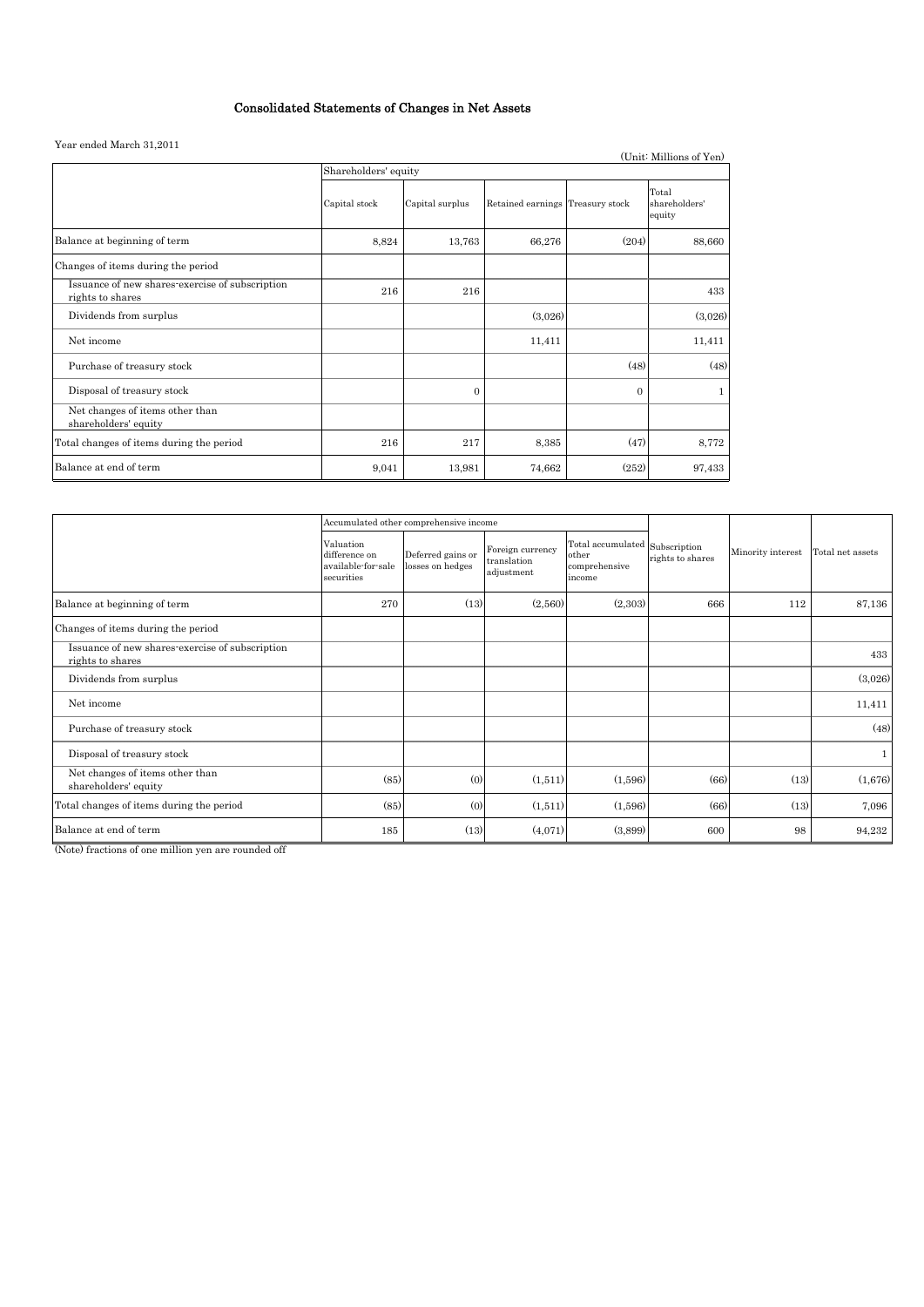#### Year ended March 31,2012

|                                                                     |                      |                 |                                  |          | (Unit: Millions of Yen)          |  |  |  |
|---------------------------------------------------------------------|----------------------|-----------------|----------------------------------|----------|----------------------------------|--|--|--|
|                                                                     | Shareholders' equity |                 |                                  |          |                                  |  |  |  |
|                                                                     | Capital stock        | Capital surplus | Retained earnings Treasury stock |          | Total<br>shareholders'<br>equity |  |  |  |
| Balance at begininng of term                                        | 9,041                | 13,981          | 74,662                           | (252)    | 97,433                           |  |  |  |
| Changes of items during the period                                  |                      |                 |                                  |          |                                  |  |  |  |
| Issuance of new shares-exercise of subscription<br>rights to shares | 145                  | 145             |                                  |          | 291                              |  |  |  |
| Dividends from surplus                                              |                      |                 | (3, 184)                         |          | (3, 184)                         |  |  |  |
| Net income                                                          |                      |                 | 12,007                           |          | 12,007                           |  |  |  |
| Purchase of treasury stock                                          |                      |                 |                                  | (3)      | (3)                              |  |  |  |
| Disposal of treasury stock                                          |                      | $\Omega$        |                                  | $\Omega$ | $\Omega$                         |  |  |  |
| Net changes of items other than<br>shareholders' equity             |                      |                 |                                  |          |                                  |  |  |  |
| Total changes of items during the period                            | 145                  | 145             | 8,822                            | (3)      | 9,110                            |  |  |  |
| Balance at end of term                                              | 9,187                | 14,127          | 83,484                           | (255)    | 106,543                          |  |  |  |

|                                                                     |                                                                | Accumulated other comprehensive income |                                               |                                                                    |                  |                   |                  |
|---------------------------------------------------------------------|----------------------------------------------------------------|----------------------------------------|-----------------------------------------------|--------------------------------------------------------------------|------------------|-------------------|------------------|
|                                                                     | Valuation<br>difference on<br>available-for-sale<br>securities | Deferred gains or<br>losses on hedges  | Foreign currency<br>translation<br>adjustment | Total accumulated Subscription<br>other<br>comprehensive<br>income | rights to shares | Minority interest | Total net assets |
| Balance at beginning of term                                        | 185                                                            | (13)                                   | (4,071)                                       | (3,899)                                                            | 600              | 98                | 94,232           |
| Changes of items during the period                                  |                                                                |                                        |                                               |                                                                    |                  |                   |                  |
| Issuance of new shares-exercise of subscription<br>rights to shares |                                                                |                                        |                                               |                                                                    |                  |                   | 291              |
| Dividends from surplus                                              |                                                                |                                        |                                               |                                                                    |                  |                   | (3, 184)         |
| Net income                                                          |                                                                |                                        |                                               |                                                                    |                  |                   | 12,007           |
| Purchase of treasury stock                                          |                                                                |                                        |                                               |                                                                    |                  |                   | (3)              |
| Disposal of treasury stock                                          |                                                                |                                        |                                               |                                                                    |                  |                   | $\overline{0}$   |
| Net changes of items other than<br>shareholders' equity             | 240                                                            | 13                                     | (1,064)                                       | (810)                                                              | (53)             | 23                | (840)            |
| Total changes of items during the period                            | 240                                                            | 13                                     | (1,064)                                       | (810)                                                              | (53)             | 23                | 8,270            |
| Balance at end of term                                              | 426                                                            | (0)                                    | (5, 136)                                      | (4,709)                                                            | 546              | 122               | 102,502          |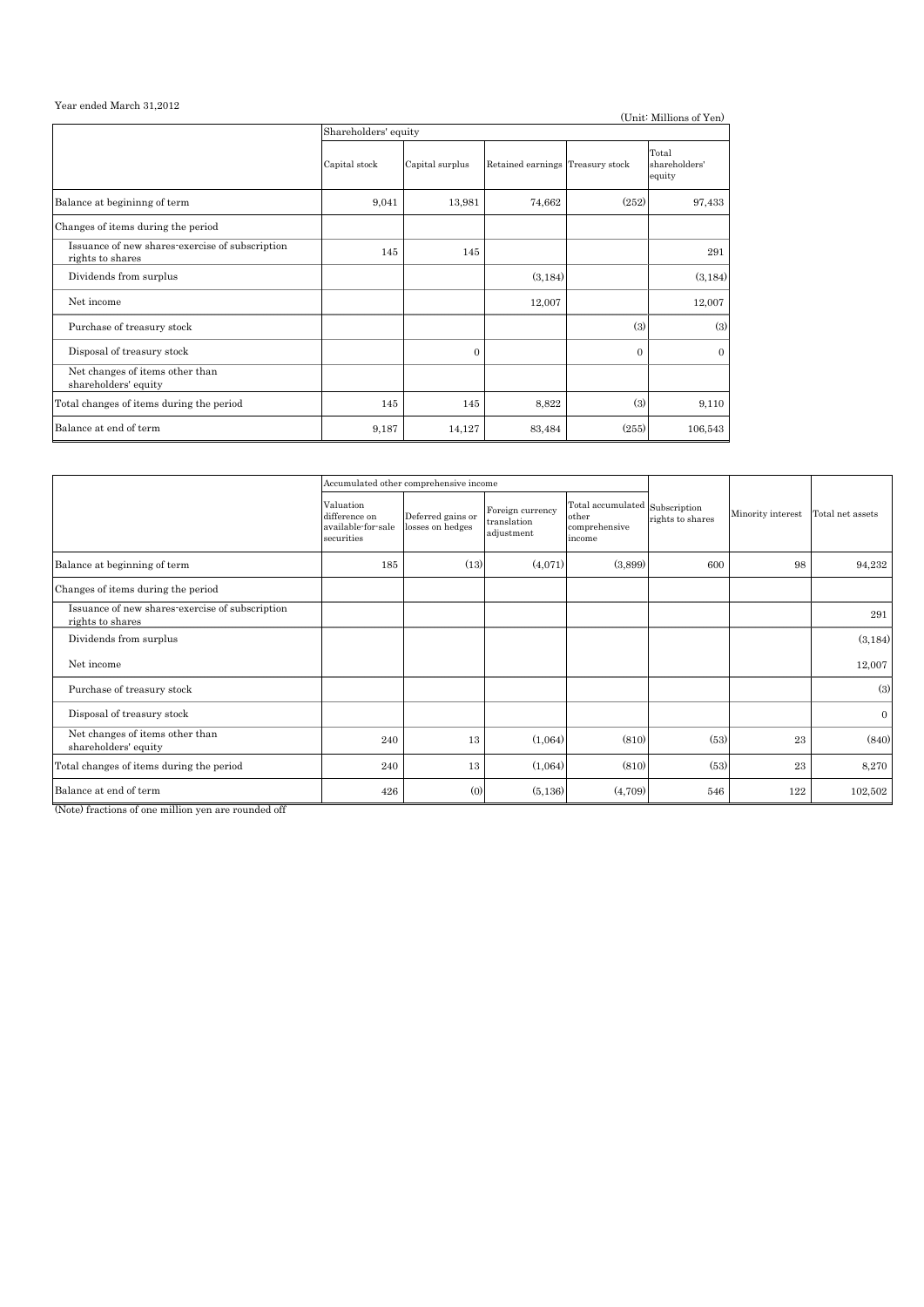# Consolidated Statements of Cash Flows

| Increase<br>Year ended<br>Year ended<br>or<br>Mar. 31, 2011<br>Mar. 31, 2012<br>Items<br>Decrease<br>I Net cash provided by (used in) operating activities<br>Income before income taxes<br>17,755<br>18,958<br>1,203<br>Depreciation and amortization<br>6,871<br>7,031<br>159<br>Amortization of goodwill<br>677<br>990<br>313<br>Loss on adjustment for changes of accounting standard for asset retirement obligations<br>187<br>(187)<br>Increase (decrease) in provision for bonuses<br>398<br>359<br>(39)<br>Increase (decrease) in provision for directors' bonuses<br>26<br>40<br>14<br>Increase (decrease) in provision for retirement benefits<br>121<br>526<br>405<br>Increase (decrease) in allowance for doubtful accounts<br>(6)<br>(17)<br>10<br>Interest and dividends income<br>(180)<br>(14)<br>(195)<br>97<br>95<br>(1)<br>Interest expenses<br>Equity in (earnings) losses of affiliates<br>60<br>60<br>Loss (gain) on valuation of investment securities<br>(41)<br>41<br>Loss on retirement of noncurrent assets<br>97<br>176<br>79<br>Decrease (increase) in notes and accounts receivable-trade<br>(2, 468)<br>(4,754)<br>(2,285)<br>Decrease (increase) in inventories<br>(1,335)<br>(2,140)<br>(804)<br>Increase (decrease) in notes and accounts payable-trade<br>1,365<br>596<br>(768)<br>Increase (decrease) in consumption taxes payable (receivable)<br>(442)<br>(110)<br>332<br>537<br>Others<br>2,024<br>1,486<br>Subtotal<br>23.820<br>23,654<br>(165)<br>Interest and dividends received<br>157<br>156<br>(1)<br>(90)<br>(50)<br>Interest expenses paid<br>40<br>(5, 752)<br>(6,702)<br>Income taxes paid<br>(950)<br>Net cash provided by (used in) operating activities<br>18,135<br>17,058<br>(1,076)<br>II Net cash provided by (used in) investment activities<br>(18)<br>(29)<br>(11)<br>Payments into time deposits<br>Proceeds from withdrawal of time deposits<br>39<br>39<br>Purchase of property, plant and equipment<br>(5,773)<br>(6,732)<br>(958)<br>Proceeds from sales of property, plant and equipment<br>152<br>(107)<br>45<br>(2,017)<br>(1,707)<br>Purchase of intangible assets<br>310<br>Purchase of investments in subsidiaries<br>(1,064)<br>1,064<br>Purchase of business<br>(1,900)<br>(1,900)<br>(86)<br>Others<br>(194)<br>107<br>Net cash provided by (used in) investment activities<br>(8.915)<br>(10, 372)<br>(1, 456)<br>III Net cash provided by (used in) financing activities<br>Net increase (decrease) in short-term loans payable<br>284<br>(283)<br>(567)<br>(8)<br>Repayments of long-term loans payable<br>(5)<br>3<br>(1.030)<br>(576)<br>Repayments of lease obligations<br>453<br>Proceeds from issuance of common stock<br>371<br>240<br>(130)<br>Purchase of treasury stock<br>(47)<br>(3)<br>44<br>Cash dividends paid<br>(3,026)<br>(3,184)<br>(158)<br>(16)<br>Cash dividends paid to minority shareholders<br>16<br>Net cash provided by (used in) financing activities<br>(3,813)<br>(3, 474)<br>(338)<br>IV Effect of exchange rate change on cash and cash equivalents<br>(641)<br>49<br>691<br>V Net increase (decrease) in cash and cash equivalents<br>2,922<br>5,103<br>(2,180)<br>VI Cash and cash equivalents at beginning of term<br>13,812<br>5,103<br>18,915<br>VII Cash and cash equivalents at end of term<br>2,922<br>18,915<br>21,838 | sonuateu istatements of | (Unit: Millions of Yen) |  |
|----------------------------------------------------------------------------------------------------------------------------------------------------------------------------------------------------------------------------------------------------------------------------------------------------------------------------------------------------------------------------------------------------------------------------------------------------------------------------------------------------------------------------------------------------------------------------------------------------------------------------------------------------------------------------------------------------------------------------------------------------------------------------------------------------------------------------------------------------------------------------------------------------------------------------------------------------------------------------------------------------------------------------------------------------------------------------------------------------------------------------------------------------------------------------------------------------------------------------------------------------------------------------------------------------------------------------------------------------------------------------------------------------------------------------------------------------------------------------------------------------------------------------------------------------------------------------------------------------------------------------------------------------------------------------------------------------------------------------------------------------------------------------------------------------------------------------------------------------------------------------------------------------------------------------------------------------------------------------------------------------------------------------------------------------------------------------------------------------------------------------------------------------------------------------------------------------------------------------------------------------------------------------------------------------------------------------------------------------------------------------------------------------------------------------------------------------------------------------------------------------------------------------------------------------------------------------------------------------------------------------------------------------------------------------------------------------------------------------------------------------------------------------------------------------------------------------------------------------------------------------------------------------------------------------------------------------------------------------------------------------------------------------------------------------------------------------------------------------------------------------------------------------------------------------------------------------------------------------------------------------------------------------------------------------------------------------------------------|-------------------------|-------------------------|--|
|                                                                                                                                                                                                                                                                                                                                                                                                                                                                                                                                                                                                                                                                                                                                                                                                                                                                                                                                                                                                                                                                                                                                                                                                                                                                                                                                                                                                                                                                                                                                                                                                                                                                                                                                                                                                                                                                                                                                                                                                                                                                                                                                                                                                                                                                                                                                                                                                                                                                                                                                                                                                                                                                                                                                                                                                                                                                                                                                                                                                                                                                                                                                                                                                                                                                                                                                              |                         |                         |  |
|                                                                                                                                                                                                                                                                                                                                                                                                                                                                                                                                                                                                                                                                                                                                                                                                                                                                                                                                                                                                                                                                                                                                                                                                                                                                                                                                                                                                                                                                                                                                                                                                                                                                                                                                                                                                                                                                                                                                                                                                                                                                                                                                                                                                                                                                                                                                                                                                                                                                                                                                                                                                                                                                                                                                                                                                                                                                                                                                                                                                                                                                                                                                                                                                                                                                                                                                              |                         |                         |  |
|                                                                                                                                                                                                                                                                                                                                                                                                                                                                                                                                                                                                                                                                                                                                                                                                                                                                                                                                                                                                                                                                                                                                                                                                                                                                                                                                                                                                                                                                                                                                                                                                                                                                                                                                                                                                                                                                                                                                                                                                                                                                                                                                                                                                                                                                                                                                                                                                                                                                                                                                                                                                                                                                                                                                                                                                                                                                                                                                                                                                                                                                                                                                                                                                                                                                                                                                              |                         |                         |  |
|                                                                                                                                                                                                                                                                                                                                                                                                                                                                                                                                                                                                                                                                                                                                                                                                                                                                                                                                                                                                                                                                                                                                                                                                                                                                                                                                                                                                                                                                                                                                                                                                                                                                                                                                                                                                                                                                                                                                                                                                                                                                                                                                                                                                                                                                                                                                                                                                                                                                                                                                                                                                                                                                                                                                                                                                                                                                                                                                                                                                                                                                                                                                                                                                                                                                                                                                              |                         |                         |  |
|                                                                                                                                                                                                                                                                                                                                                                                                                                                                                                                                                                                                                                                                                                                                                                                                                                                                                                                                                                                                                                                                                                                                                                                                                                                                                                                                                                                                                                                                                                                                                                                                                                                                                                                                                                                                                                                                                                                                                                                                                                                                                                                                                                                                                                                                                                                                                                                                                                                                                                                                                                                                                                                                                                                                                                                                                                                                                                                                                                                                                                                                                                                                                                                                                                                                                                                                              |                         |                         |  |
|                                                                                                                                                                                                                                                                                                                                                                                                                                                                                                                                                                                                                                                                                                                                                                                                                                                                                                                                                                                                                                                                                                                                                                                                                                                                                                                                                                                                                                                                                                                                                                                                                                                                                                                                                                                                                                                                                                                                                                                                                                                                                                                                                                                                                                                                                                                                                                                                                                                                                                                                                                                                                                                                                                                                                                                                                                                                                                                                                                                                                                                                                                                                                                                                                                                                                                                                              |                         |                         |  |
|                                                                                                                                                                                                                                                                                                                                                                                                                                                                                                                                                                                                                                                                                                                                                                                                                                                                                                                                                                                                                                                                                                                                                                                                                                                                                                                                                                                                                                                                                                                                                                                                                                                                                                                                                                                                                                                                                                                                                                                                                                                                                                                                                                                                                                                                                                                                                                                                                                                                                                                                                                                                                                                                                                                                                                                                                                                                                                                                                                                                                                                                                                                                                                                                                                                                                                                                              |                         |                         |  |
|                                                                                                                                                                                                                                                                                                                                                                                                                                                                                                                                                                                                                                                                                                                                                                                                                                                                                                                                                                                                                                                                                                                                                                                                                                                                                                                                                                                                                                                                                                                                                                                                                                                                                                                                                                                                                                                                                                                                                                                                                                                                                                                                                                                                                                                                                                                                                                                                                                                                                                                                                                                                                                                                                                                                                                                                                                                                                                                                                                                                                                                                                                                                                                                                                                                                                                                                              |                         |                         |  |
|                                                                                                                                                                                                                                                                                                                                                                                                                                                                                                                                                                                                                                                                                                                                                                                                                                                                                                                                                                                                                                                                                                                                                                                                                                                                                                                                                                                                                                                                                                                                                                                                                                                                                                                                                                                                                                                                                                                                                                                                                                                                                                                                                                                                                                                                                                                                                                                                                                                                                                                                                                                                                                                                                                                                                                                                                                                                                                                                                                                                                                                                                                                                                                                                                                                                                                                                              |                         |                         |  |
|                                                                                                                                                                                                                                                                                                                                                                                                                                                                                                                                                                                                                                                                                                                                                                                                                                                                                                                                                                                                                                                                                                                                                                                                                                                                                                                                                                                                                                                                                                                                                                                                                                                                                                                                                                                                                                                                                                                                                                                                                                                                                                                                                                                                                                                                                                                                                                                                                                                                                                                                                                                                                                                                                                                                                                                                                                                                                                                                                                                                                                                                                                                                                                                                                                                                                                                                              |                         |                         |  |
|                                                                                                                                                                                                                                                                                                                                                                                                                                                                                                                                                                                                                                                                                                                                                                                                                                                                                                                                                                                                                                                                                                                                                                                                                                                                                                                                                                                                                                                                                                                                                                                                                                                                                                                                                                                                                                                                                                                                                                                                                                                                                                                                                                                                                                                                                                                                                                                                                                                                                                                                                                                                                                                                                                                                                                                                                                                                                                                                                                                                                                                                                                                                                                                                                                                                                                                                              |                         |                         |  |
|                                                                                                                                                                                                                                                                                                                                                                                                                                                                                                                                                                                                                                                                                                                                                                                                                                                                                                                                                                                                                                                                                                                                                                                                                                                                                                                                                                                                                                                                                                                                                                                                                                                                                                                                                                                                                                                                                                                                                                                                                                                                                                                                                                                                                                                                                                                                                                                                                                                                                                                                                                                                                                                                                                                                                                                                                                                                                                                                                                                                                                                                                                                                                                                                                                                                                                                                              |                         |                         |  |
|                                                                                                                                                                                                                                                                                                                                                                                                                                                                                                                                                                                                                                                                                                                                                                                                                                                                                                                                                                                                                                                                                                                                                                                                                                                                                                                                                                                                                                                                                                                                                                                                                                                                                                                                                                                                                                                                                                                                                                                                                                                                                                                                                                                                                                                                                                                                                                                                                                                                                                                                                                                                                                                                                                                                                                                                                                                                                                                                                                                                                                                                                                                                                                                                                                                                                                                                              |                         |                         |  |
|                                                                                                                                                                                                                                                                                                                                                                                                                                                                                                                                                                                                                                                                                                                                                                                                                                                                                                                                                                                                                                                                                                                                                                                                                                                                                                                                                                                                                                                                                                                                                                                                                                                                                                                                                                                                                                                                                                                                                                                                                                                                                                                                                                                                                                                                                                                                                                                                                                                                                                                                                                                                                                                                                                                                                                                                                                                                                                                                                                                                                                                                                                                                                                                                                                                                                                                                              |                         |                         |  |
|                                                                                                                                                                                                                                                                                                                                                                                                                                                                                                                                                                                                                                                                                                                                                                                                                                                                                                                                                                                                                                                                                                                                                                                                                                                                                                                                                                                                                                                                                                                                                                                                                                                                                                                                                                                                                                                                                                                                                                                                                                                                                                                                                                                                                                                                                                                                                                                                                                                                                                                                                                                                                                                                                                                                                                                                                                                                                                                                                                                                                                                                                                                                                                                                                                                                                                                                              |                         |                         |  |
|                                                                                                                                                                                                                                                                                                                                                                                                                                                                                                                                                                                                                                                                                                                                                                                                                                                                                                                                                                                                                                                                                                                                                                                                                                                                                                                                                                                                                                                                                                                                                                                                                                                                                                                                                                                                                                                                                                                                                                                                                                                                                                                                                                                                                                                                                                                                                                                                                                                                                                                                                                                                                                                                                                                                                                                                                                                                                                                                                                                                                                                                                                                                                                                                                                                                                                                                              |                         |                         |  |
|                                                                                                                                                                                                                                                                                                                                                                                                                                                                                                                                                                                                                                                                                                                                                                                                                                                                                                                                                                                                                                                                                                                                                                                                                                                                                                                                                                                                                                                                                                                                                                                                                                                                                                                                                                                                                                                                                                                                                                                                                                                                                                                                                                                                                                                                                                                                                                                                                                                                                                                                                                                                                                                                                                                                                                                                                                                                                                                                                                                                                                                                                                                                                                                                                                                                                                                                              |                         |                         |  |
|                                                                                                                                                                                                                                                                                                                                                                                                                                                                                                                                                                                                                                                                                                                                                                                                                                                                                                                                                                                                                                                                                                                                                                                                                                                                                                                                                                                                                                                                                                                                                                                                                                                                                                                                                                                                                                                                                                                                                                                                                                                                                                                                                                                                                                                                                                                                                                                                                                                                                                                                                                                                                                                                                                                                                                                                                                                                                                                                                                                                                                                                                                                                                                                                                                                                                                                                              |                         |                         |  |
|                                                                                                                                                                                                                                                                                                                                                                                                                                                                                                                                                                                                                                                                                                                                                                                                                                                                                                                                                                                                                                                                                                                                                                                                                                                                                                                                                                                                                                                                                                                                                                                                                                                                                                                                                                                                                                                                                                                                                                                                                                                                                                                                                                                                                                                                                                                                                                                                                                                                                                                                                                                                                                                                                                                                                                                                                                                                                                                                                                                                                                                                                                                                                                                                                                                                                                                                              |                         |                         |  |
|                                                                                                                                                                                                                                                                                                                                                                                                                                                                                                                                                                                                                                                                                                                                                                                                                                                                                                                                                                                                                                                                                                                                                                                                                                                                                                                                                                                                                                                                                                                                                                                                                                                                                                                                                                                                                                                                                                                                                                                                                                                                                                                                                                                                                                                                                                                                                                                                                                                                                                                                                                                                                                                                                                                                                                                                                                                                                                                                                                                                                                                                                                                                                                                                                                                                                                                                              |                         |                         |  |
|                                                                                                                                                                                                                                                                                                                                                                                                                                                                                                                                                                                                                                                                                                                                                                                                                                                                                                                                                                                                                                                                                                                                                                                                                                                                                                                                                                                                                                                                                                                                                                                                                                                                                                                                                                                                                                                                                                                                                                                                                                                                                                                                                                                                                                                                                                                                                                                                                                                                                                                                                                                                                                                                                                                                                                                                                                                                                                                                                                                                                                                                                                                                                                                                                                                                                                                                              |                         |                         |  |
|                                                                                                                                                                                                                                                                                                                                                                                                                                                                                                                                                                                                                                                                                                                                                                                                                                                                                                                                                                                                                                                                                                                                                                                                                                                                                                                                                                                                                                                                                                                                                                                                                                                                                                                                                                                                                                                                                                                                                                                                                                                                                                                                                                                                                                                                                                                                                                                                                                                                                                                                                                                                                                                                                                                                                                                                                                                                                                                                                                                                                                                                                                                                                                                                                                                                                                                                              |                         |                         |  |
|                                                                                                                                                                                                                                                                                                                                                                                                                                                                                                                                                                                                                                                                                                                                                                                                                                                                                                                                                                                                                                                                                                                                                                                                                                                                                                                                                                                                                                                                                                                                                                                                                                                                                                                                                                                                                                                                                                                                                                                                                                                                                                                                                                                                                                                                                                                                                                                                                                                                                                                                                                                                                                                                                                                                                                                                                                                                                                                                                                                                                                                                                                                                                                                                                                                                                                                                              |                         |                         |  |
|                                                                                                                                                                                                                                                                                                                                                                                                                                                                                                                                                                                                                                                                                                                                                                                                                                                                                                                                                                                                                                                                                                                                                                                                                                                                                                                                                                                                                                                                                                                                                                                                                                                                                                                                                                                                                                                                                                                                                                                                                                                                                                                                                                                                                                                                                                                                                                                                                                                                                                                                                                                                                                                                                                                                                                                                                                                                                                                                                                                                                                                                                                                                                                                                                                                                                                                                              |                         |                         |  |
|                                                                                                                                                                                                                                                                                                                                                                                                                                                                                                                                                                                                                                                                                                                                                                                                                                                                                                                                                                                                                                                                                                                                                                                                                                                                                                                                                                                                                                                                                                                                                                                                                                                                                                                                                                                                                                                                                                                                                                                                                                                                                                                                                                                                                                                                                                                                                                                                                                                                                                                                                                                                                                                                                                                                                                                                                                                                                                                                                                                                                                                                                                                                                                                                                                                                                                                                              |                         |                         |  |
|                                                                                                                                                                                                                                                                                                                                                                                                                                                                                                                                                                                                                                                                                                                                                                                                                                                                                                                                                                                                                                                                                                                                                                                                                                                                                                                                                                                                                                                                                                                                                                                                                                                                                                                                                                                                                                                                                                                                                                                                                                                                                                                                                                                                                                                                                                                                                                                                                                                                                                                                                                                                                                                                                                                                                                                                                                                                                                                                                                                                                                                                                                                                                                                                                                                                                                                                              |                         |                         |  |
|                                                                                                                                                                                                                                                                                                                                                                                                                                                                                                                                                                                                                                                                                                                                                                                                                                                                                                                                                                                                                                                                                                                                                                                                                                                                                                                                                                                                                                                                                                                                                                                                                                                                                                                                                                                                                                                                                                                                                                                                                                                                                                                                                                                                                                                                                                                                                                                                                                                                                                                                                                                                                                                                                                                                                                                                                                                                                                                                                                                                                                                                                                                                                                                                                                                                                                                                              |                         |                         |  |
|                                                                                                                                                                                                                                                                                                                                                                                                                                                                                                                                                                                                                                                                                                                                                                                                                                                                                                                                                                                                                                                                                                                                                                                                                                                                                                                                                                                                                                                                                                                                                                                                                                                                                                                                                                                                                                                                                                                                                                                                                                                                                                                                                                                                                                                                                                                                                                                                                                                                                                                                                                                                                                                                                                                                                                                                                                                                                                                                                                                                                                                                                                                                                                                                                                                                                                                                              |                         |                         |  |
|                                                                                                                                                                                                                                                                                                                                                                                                                                                                                                                                                                                                                                                                                                                                                                                                                                                                                                                                                                                                                                                                                                                                                                                                                                                                                                                                                                                                                                                                                                                                                                                                                                                                                                                                                                                                                                                                                                                                                                                                                                                                                                                                                                                                                                                                                                                                                                                                                                                                                                                                                                                                                                                                                                                                                                                                                                                                                                                                                                                                                                                                                                                                                                                                                                                                                                                                              |                         |                         |  |
|                                                                                                                                                                                                                                                                                                                                                                                                                                                                                                                                                                                                                                                                                                                                                                                                                                                                                                                                                                                                                                                                                                                                                                                                                                                                                                                                                                                                                                                                                                                                                                                                                                                                                                                                                                                                                                                                                                                                                                                                                                                                                                                                                                                                                                                                                                                                                                                                                                                                                                                                                                                                                                                                                                                                                                                                                                                                                                                                                                                                                                                                                                                                                                                                                                                                                                                                              |                         |                         |  |
|                                                                                                                                                                                                                                                                                                                                                                                                                                                                                                                                                                                                                                                                                                                                                                                                                                                                                                                                                                                                                                                                                                                                                                                                                                                                                                                                                                                                                                                                                                                                                                                                                                                                                                                                                                                                                                                                                                                                                                                                                                                                                                                                                                                                                                                                                                                                                                                                                                                                                                                                                                                                                                                                                                                                                                                                                                                                                                                                                                                                                                                                                                                                                                                                                                                                                                                                              |                         |                         |  |
|                                                                                                                                                                                                                                                                                                                                                                                                                                                                                                                                                                                                                                                                                                                                                                                                                                                                                                                                                                                                                                                                                                                                                                                                                                                                                                                                                                                                                                                                                                                                                                                                                                                                                                                                                                                                                                                                                                                                                                                                                                                                                                                                                                                                                                                                                                                                                                                                                                                                                                                                                                                                                                                                                                                                                                                                                                                                                                                                                                                                                                                                                                                                                                                                                                                                                                                                              |                         |                         |  |
|                                                                                                                                                                                                                                                                                                                                                                                                                                                                                                                                                                                                                                                                                                                                                                                                                                                                                                                                                                                                                                                                                                                                                                                                                                                                                                                                                                                                                                                                                                                                                                                                                                                                                                                                                                                                                                                                                                                                                                                                                                                                                                                                                                                                                                                                                                                                                                                                                                                                                                                                                                                                                                                                                                                                                                                                                                                                                                                                                                                                                                                                                                                                                                                                                                                                                                                                              |                         |                         |  |
|                                                                                                                                                                                                                                                                                                                                                                                                                                                                                                                                                                                                                                                                                                                                                                                                                                                                                                                                                                                                                                                                                                                                                                                                                                                                                                                                                                                                                                                                                                                                                                                                                                                                                                                                                                                                                                                                                                                                                                                                                                                                                                                                                                                                                                                                                                                                                                                                                                                                                                                                                                                                                                                                                                                                                                                                                                                                                                                                                                                                                                                                                                                                                                                                                                                                                                                                              |                         |                         |  |
|                                                                                                                                                                                                                                                                                                                                                                                                                                                                                                                                                                                                                                                                                                                                                                                                                                                                                                                                                                                                                                                                                                                                                                                                                                                                                                                                                                                                                                                                                                                                                                                                                                                                                                                                                                                                                                                                                                                                                                                                                                                                                                                                                                                                                                                                                                                                                                                                                                                                                                                                                                                                                                                                                                                                                                                                                                                                                                                                                                                                                                                                                                                                                                                                                                                                                                                                              |                         |                         |  |
|                                                                                                                                                                                                                                                                                                                                                                                                                                                                                                                                                                                                                                                                                                                                                                                                                                                                                                                                                                                                                                                                                                                                                                                                                                                                                                                                                                                                                                                                                                                                                                                                                                                                                                                                                                                                                                                                                                                                                                                                                                                                                                                                                                                                                                                                                                                                                                                                                                                                                                                                                                                                                                                                                                                                                                                                                                                                                                                                                                                                                                                                                                                                                                                                                                                                                                                                              |                         |                         |  |
|                                                                                                                                                                                                                                                                                                                                                                                                                                                                                                                                                                                                                                                                                                                                                                                                                                                                                                                                                                                                                                                                                                                                                                                                                                                                                                                                                                                                                                                                                                                                                                                                                                                                                                                                                                                                                                                                                                                                                                                                                                                                                                                                                                                                                                                                                                                                                                                                                                                                                                                                                                                                                                                                                                                                                                                                                                                                                                                                                                                                                                                                                                                                                                                                                                                                                                                                              |                         |                         |  |
|                                                                                                                                                                                                                                                                                                                                                                                                                                                                                                                                                                                                                                                                                                                                                                                                                                                                                                                                                                                                                                                                                                                                                                                                                                                                                                                                                                                                                                                                                                                                                                                                                                                                                                                                                                                                                                                                                                                                                                                                                                                                                                                                                                                                                                                                                                                                                                                                                                                                                                                                                                                                                                                                                                                                                                                                                                                                                                                                                                                                                                                                                                                                                                                                                                                                                                                                              |                         |                         |  |
|                                                                                                                                                                                                                                                                                                                                                                                                                                                                                                                                                                                                                                                                                                                                                                                                                                                                                                                                                                                                                                                                                                                                                                                                                                                                                                                                                                                                                                                                                                                                                                                                                                                                                                                                                                                                                                                                                                                                                                                                                                                                                                                                                                                                                                                                                                                                                                                                                                                                                                                                                                                                                                                                                                                                                                                                                                                                                                                                                                                                                                                                                                                                                                                                                                                                                                                                              |                         |                         |  |
|                                                                                                                                                                                                                                                                                                                                                                                                                                                                                                                                                                                                                                                                                                                                                                                                                                                                                                                                                                                                                                                                                                                                                                                                                                                                                                                                                                                                                                                                                                                                                                                                                                                                                                                                                                                                                                                                                                                                                                                                                                                                                                                                                                                                                                                                                                                                                                                                                                                                                                                                                                                                                                                                                                                                                                                                                                                                                                                                                                                                                                                                                                                                                                                                                                                                                                                                              |                         |                         |  |
|                                                                                                                                                                                                                                                                                                                                                                                                                                                                                                                                                                                                                                                                                                                                                                                                                                                                                                                                                                                                                                                                                                                                                                                                                                                                                                                                                                                                                                                                                                                                                                                                                                                                                                                                                                                                                                                                                                                                                                                                                                                                                                                                                                                                                                                                                                                                                                                                                                                                                                                                                                                                                                                                                                                                                                                                                                                                                                                                                                                                                                                                                                                                                                                                                                                                                                                                              |                         |                         |  |
|                                                                                                                                                                                                                                                                                                                                                                                                                                                                                                                                                                                                                                                                                                                                                                                                                                                                                                                                                                                                                                                                                                                                                                                                                                                                                                                                                                                                                                                                                                                                                                                                                                                                                                                                                                                                                                                                                                                                                                                                                                                                                                                                                                                                                                                                                                                                                                                                                                                                                                                                                                                                                                                                                                                                                                                                                                                                                                                                                                                                                                                                                                                                                                                                                                                                                                                                              |                         |                         |  |
|                                                                                                                                                                                                                                                                                                                                                                                                                                                                                                                                                                                                                                                                                                                                                                                                                                                                                                                                                                                                                                                                                                                                                                                                                                                                                                                                                                                                                                                                                                                                                                                                                                                                                                                                                                                                                                                                                                                                                                                                                                                                                                                                                                                                                                                                                                                                                                                                                                                                                                                                                                                                                                                                                                                                                                                                                                                                                                                                                                                                                                                                                                                                                                                                                                                                                                                                              |                         |                         |  |
|                                                                                                                                                                                                                                                                                                                                                                                                                                                                                                                                                                                                                                                                                                                                                                                                                                                                                                                                                                                                                                                                                                                                                                                                                                                                                                                                                                                                                                                                                                                                                                                                                                                                                                                                                                                                                                                                                                                                                                                                                                                                                                                                                                                                                                                                                                                                                                                                                                                                                                                                                                                                                                                                                                                                                                                                                                                                                                                                                                                                                                                                                                                                                                                                                                                                                                                                              |                         |                         |  |
|                                                                                                                                                                                                                                                                                                                                                                                                                                                                                                                                                                                                                                                                                                                                                                                                                                                                                                                                                                                                                                                                                                                                                                                                                                                                                                                                                                                                                                                                                                                                                                                                                                                                                                                                                                                                                                                                                                                                                                                                                                                                                                                                                                                                                                                                                                                                                                                                                                                                                                                                                                                                                                                                                                                                                                                                                                                                                                                                                                                                                                                                                                                                                                                                                                                                                                                                              |                         |                         |  |
|                                                                                                                                                                                                                                                                                                                                                                                                                                                                                                                                                                                                                                                                                                                                                                                                                                                                                                                                                                                                                                                                                                                                                                                                                                                                                                                                                                                                                                                                                                                                                                                                                                                                                                                                                                                                                                                                                                                                                                                                                                                                                                                                                                                                                                                                                                                                                                                                                                                                                                                                                                                                                                                                                                                                                                                                                                                                                                                                                                                                                                                                                                                                                                                                                                                                                                                                              |                         |                         |  |
|                                                                                                                                                                                                                                                                                                                                                                                                                                                                                                                                                                                                                                                                                                                                                                                                                                                                                                                                                                                                                                                                                                                                                                                                                                                                                                                                                                                                                                                                                                                                                                                                                                                                                                                                                                                                                                                                                                                                                                                                                                                                                                                                                                                                                                                                                                                                                                                                                                                                                                                                                                                                                                                                                                                                                                                                                                                                                                                                                                                                                                                                                                                                                                                                                                                                                                                                              |                         |                         |  |
|                                                                                                                                                                                                                                                                                                                                                                                                                                                                                                                                                                                                                                                                                                                                                                                                                                                                                                                                                                                                                                                                                                                                                                                                                                                                                                                                                                                                                                                                                                                                                                                                                                                                                                                                                                                                                                                                                                                                                                                                                                                                                                                                                                                                                                                                                                                                                                                                                                                                                                                                                                                                                                                                                                                                                                                                                                                                                                                                                                                                                                                                                                                                                                                                                                                                                                                                              |                         |                         |  |